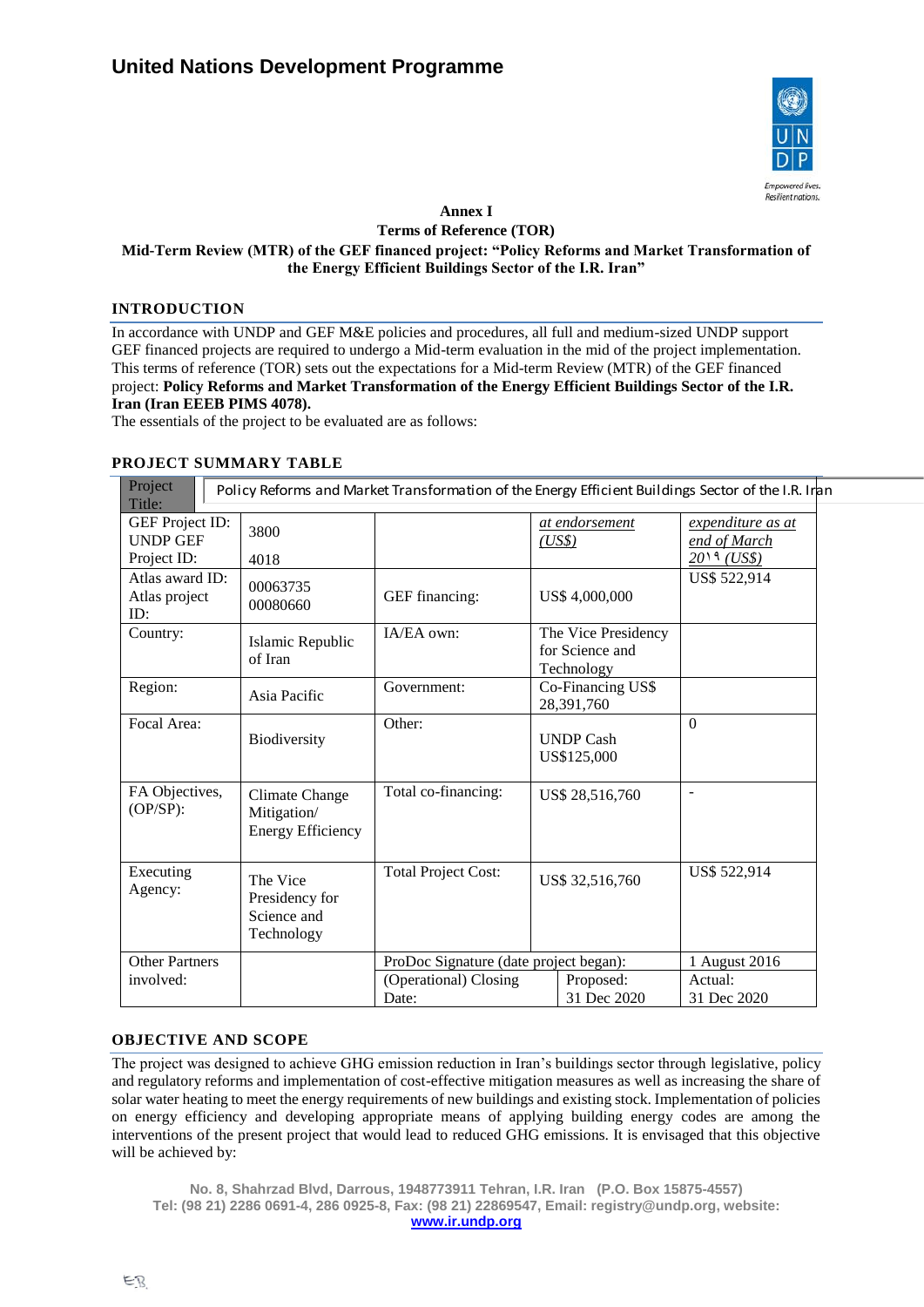

- Reviewing the legislative, policy and regulatory frameworks that impact building efficiency in Iran to come up with enhanced laws, policies and regulations on building energy efficiency, and facilitating their enforcement; revisiting the building code and products standards and labels to develop improved energy efficiency requirements for the design and operation of buildings, as well as improved energy efficiency specifications for appliances and equipment used in buildings; and, enhancing professional infrastructure of the local energy service industry by contributing to the development of a training system on energy efficient and conserving operation, installation and operation of smart BEMS, and maintenance of energyconsuming building facilities and services.
- Developing and implementing demonstration building retrofit projects showcasing combined energy efficient and renewable energy measures in demonstration buildings; implementing pilot hybrid energy efficiency system (hybrid of fossil and renewable energy sources) in selected buildings; and, piloting of energy service (ESCO) business thus stimulating EE market transformation.
- Introducing mechanisms for a competitive energy efficiency and environment market; utilization of sectoral energy price differentials, thus providing the margins for trading of certified energy savings, i.e. white certificates, developing policy framework for promoting energy service and energy efficiency business, identifying and formulating mechanisms for promoting development and diffusion of energy efficient technologies, preparing procedures for developing infrastructures for training energy service professionals and issuing professional certificates, developing a system of quality assurance of energy efficiency and environmental quality services in the building sector, developing a stakeholder awarenessraising campaign and developing proposals for financing mechanisms for households.
- The Project document was signed in August 2016 between UNDP and Presidential Deputy for Science and Technology and has a total budget of \$32,516,760, with \$4,000,000 from GEF, \$125,000 co-financing from UNDP and a pledged \$28,391,760 co-financing from Presidential Deputy for Science and Technology. The project is overseen by a National Project Director and Project Steering Committee and has a Project Central Office in Tehran at the Presidential Deputy for Science and Technology.

The MTR will assess progress towards the achievement of the project objectives and outcomes as specified in the Project Document and the Inception Report and assess early signs of project success or failure with the goal of identifying the necessary changes to be made in order to set the project on-track to achieve its intended results. The MTR will also review the project's strategy, its risks to sustainability.

# **EVALUATION APPROACH AND METHOD**

An overall approach and method<sup>1</sup> for conducting project Mid-Term Review (MTR) of UNDP supported GEF financed projects has developed over time<sup>2</sup>.

The MTR must provide evidence-based information that is credible, reliable and useful. The MTR team<sup>3</sup> will review all relevant sources of information including documents prepared during the preparation phase (i.e. PIF, UNDP Initiation Plan, UNDP Environmental & Social Safeguard Policy, the Project Document, Inception Report, project reports including Annual Project Review/PIRs, project budget revisions, lesson learned reports, national strategic and legal documents, and any other materials that the team considers useful for this evidence-based review). The MTR team will review the baseline GEF focal area Tracking Tool submitted to the GEF at CEO endorsement, and the midterm GEF focal area Tracking Tool that must be completed before the MTR field mission begins. A list of documents that the project team will provide to the evaluator for review is included in [Annex B](#page-19-0) of this Terms of Reference.

<sup>1</sup> For additional information on methods, see the [Handbook on Planning, Monitoring and Evaluating for](http://www.undp.org/evaluation/handbook)  [Development Results,](http://www.undp.org/evaluation/handbook) Chapter 7, pg. 163

<sup>&</sup>lt;sup>2</sup> See also Guidance for conducting an MTR here:  $\frac{http://web.undp.org/evaluation/documents/guidance/GET/mid-}$ [term/Guidance\\_Midterm%20Review%20\\_EN\\_2014.pdf](http://web.undp.org/evaluation/documents/guidance/GEF/mid-term/Guidance_Midterm%20Review%20_EN_2014.pdf)

<sup>&</sup>lt;sup>3</sup> The MTR team consists of an international team leader and a national consultant

**No. 8, Shahrzad Blvd, Darrous, 1948773911 Tehran, I.R. Iran (P.O. Box 15875-4557) Tel: (98 21) 2286 0691-4, 286 0925-8, Fax: (98 21) 22869547, Email: registry@undp.org, website: [www.ir.undp.org](http://www.ir.undp.org/)**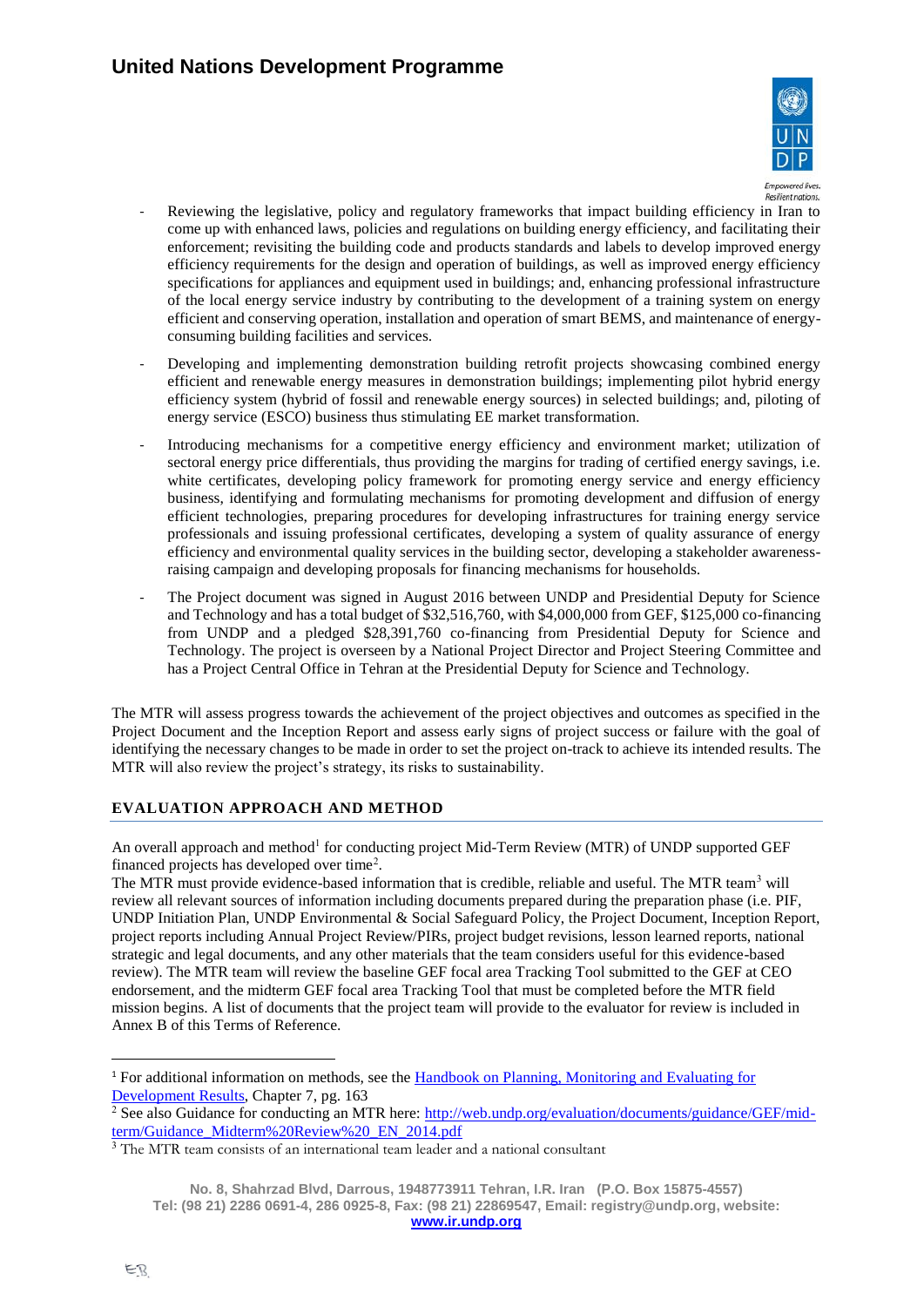

Resilient nations.

The MTR team is expected to follow a collaborative and participatory approach<sup>4</sup> ensuring close engagement with the Project Team, government counterparts (the GEF Operational Focal Point), the UNDP Country Office(s), UNDP-GEF Regional Technical Advisers, and other key stakeholders.

Engagement of stakeholders is vital to a successful MTR<sup>5</sup> Stakeholder involvement should include interviews with stakeholders who have project responsibilities, including but not limited to UNDP, National Project Director, National Project Manager and PCO team, International and National project consultants, key experts and consultants in the subject area, Project Steering Committee members, project stakeholders (in particular the Ministry of Petroleum, Ministry of Energy, and Ministry of Road and Urban Development), academia, local government and CSOs, etc.

The final MTR report should describe the full MTR approach taken and the rationale for the approach making explicit the underlying assumptions, challenges, strengths and weaknesses about the methods and approach of the review.

# **DETAILED SCOPE OF THE MTR**

The MTR team will assess the following four categories of project progress. See the Guidance For Conducting Midterm Reviews of UNDP-Supported, GEF-Financed Projects for extended descriptions.

### **i. Project Strategy**

Project design:

- Review the problem addressed by the project and the underlying assumptions. Review the effect of any incorrect assumptions or changes to the context to achieving the project results as outlined in the Project Document.
- Review the relevance of the project strategy and assess whether it provides the most effective route towards expected/intended results. Were lessons from other relevant projects properly incorporated into the project design?
- Review how the project addresses country priorities. Review country ownership. Was the project concept in line with the national sector development priorities and plans of the country (or of participating countries in the case of multi-country projects)?
- Review decision-making processes: were perspectives of those who would be affected by project decisions, those who could affect the outcomes, and those who could contribute information or other resources to the process, taken into account during project design processes?
- Review the extent to which relevant gender issues were raised in the project design. See *Guidance for Conducting Midterm Reviews of UNDP-Supported, GEF-Financed Projects* for further guidelines.
- If there are major areas of concern, recommend areas for improvement.

Results Framework/Logframe (See Annex A):

- Undertake a critical analysis of the project's logframe indicators and targets, assess how "SMART" the midterm and end-of-project targets are (Specific, Measurable, Attainable, Relevant, Time-bound), and suggest specific amendments/revisions to the targets and indicators as necessary.
- Are the project's objectives and outcomes or components clear, practical, and feasible within its time frame?
- Examine if progress so far has led to, or could in the future catalyse beneficial development effects (i.e. income generation, gender equality and women's empowerment, improved governance etc...) that should be included in the project results framework and monitored on an annual basis.
- Ensure broader development and gender aspects of the project are being monitored effectively. Develop and recommend SMART 'development' indicators, including sex-disaggregated indicators and indicators that capture development benefits.

<sup>&</sup>lt;sup>4</sup> For ideas on innovative and participatory Monitoring and Evaluation strategies and techniques, see *UNDP* [Discussion Paper: Innovations in Monitoring & Evaluating Results,](http://www.undp.org/content/undp/en/home/librarypage/capacity-building/discussion-paper--innovations-in-monitoring---evaluating-results/) 05 Nov 2013.

<sup>&</sup>lt;sup>5</sup> For more stakeholder engagement in the M&E process, see the UNDP Handbook on Planning, Monitoring and [Evaluating for Development Results,](http://www.undg.org/docs/11653/UNDP-PME-Handbook-(2009).pdf) Chapter 3, pg. 93.

**No. 8, Shahrzad Blvd, Darrous, 1948773911 Tehran, I.R. Iran (P.O. Box 15875-4557) Tel: (98 21) 2286 0691-4, 286 0925-8, Fax: (98 21) 22869547, Email: registry@undp.org, website:**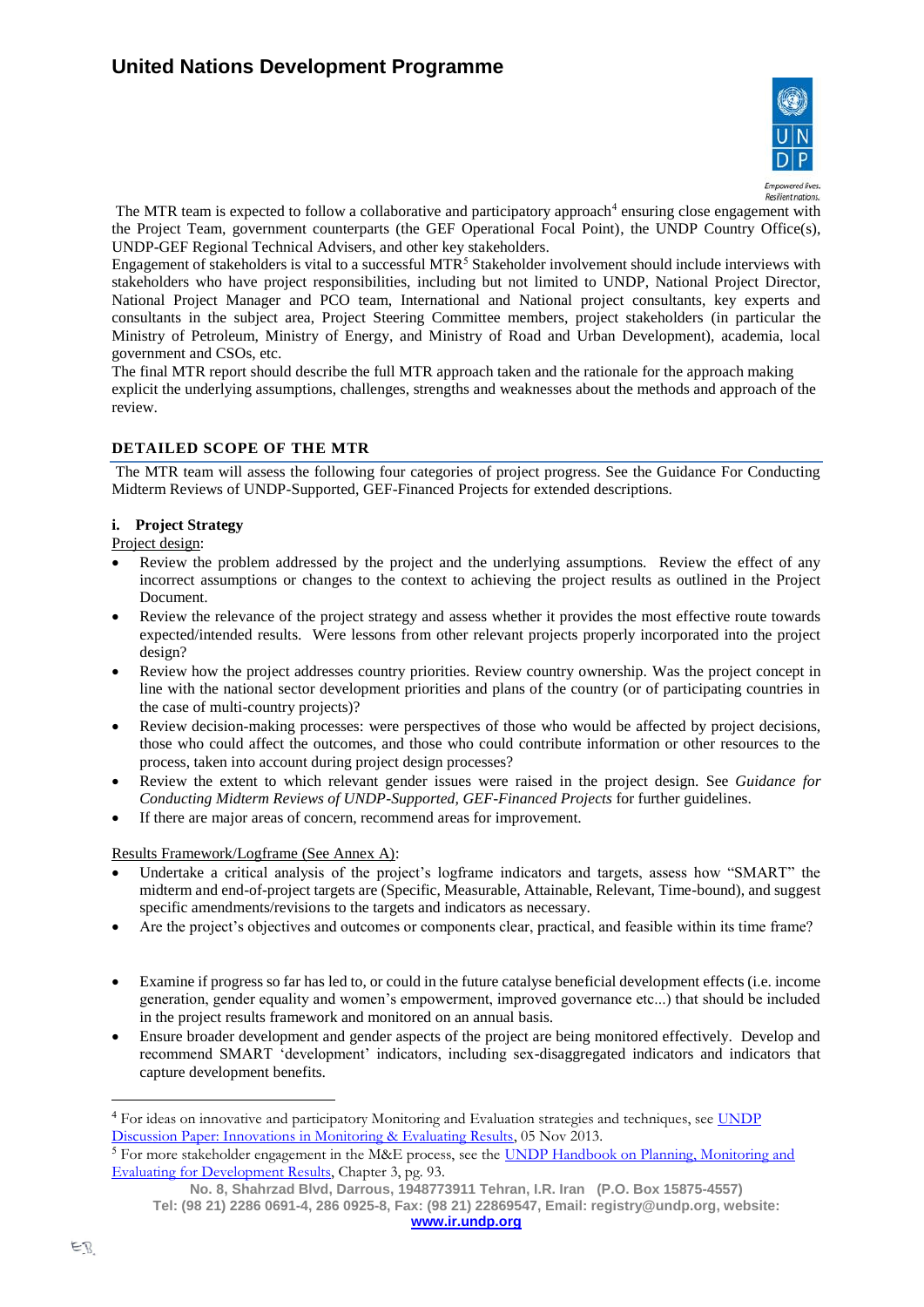

### **ii. Progress Towards Results**

Progress Towards Outcomes Analysis:

• Review the logframe indicators against progress made towards the end-of-project targets using the Progress Towards Results Matrix and following the *Guidance For Conducting Midterm Reviews of UNDP-Supported, GEF-Financed Projects*; colour code progress in a "traffic light system" based on the level of progress achieved; assign a rating on progress for each outcome; make recommendations from the areas marked as "Not on target to be achieved" (red).

#### *Table. Progress Towards Results Matrix (Achievement of outcomes against End-of-project Targets)*

| Project<br><b>Strategy</b> | Indicator <sup>6</sup>               | <b>Baseline</b><br>Level <sup>7</sup> | Level in<br>$1st$ PIR<br>(self-<br>reported) | <b>Midterm</b><br>Target <sup>8</sup> | End-of-<br>project<br><b>Target</b> | <b>Midterm</b><br>Level $\&$<br>Assessment <sup>9</sup> | Achieveme<br>nt Rating $10$ | <b>Justificatio</b><br>n for<br><b>Rating</b> |
|----------------------------|--------------------------------------|---------------------------------------|----------------------------------------------|---------------------------------------|-------------------------------------|---------------------------------------------------------|-----------------------------|-----------------------------------------------|
| Objective:                 | Indicator (if<br>applicable):        |                                       |                                              |                                       |                                     |                                                         |                             |                                               |
| Outcome<br>1:              | Indicator 1:<br>Indicator 2:         |                                       |                                              |                                       |                                     |                                                         |                             |                                               |
| Outcome<br>2:              | Indicator 3:<br>Indicator 4:<br>Etc. |                                       |                                              |                                       |                                     |                                                         |                             |                                               |
| Etc.                       |                                      |                                       |                                              |                                       |                                     |                                                         |                             |                                               |

#### **Indicator Assessment Key**

Green= Achieved Yellow= On target to be achieved Red= Not on target to be achieved

In addition to the progress towards outcomes analysis:

- Compare and analyse the GEF Tracking Tool at the Baseline with the one completed right before the Midterm Review.
- Identify remaining barriers to achieving the project objective in the remainder of the project.
- By reviewing the aspects of the project that have already been successful, identify ways in which the project can further expand these benefits.

#### **iii. Project Implementation and Adaptive Management**

Management Arrangements:

- Review overall effectiveness of project management as outlined in the Project Document. Have changes been made and are they effective? Are responsibilities and reporting lines clear? Is decision-making transparent and undertaken in a timely manner? Recommend areas for improvement.
- Review the quality of execution of the Executing Agency/Implementing Partner(s) and recommend areas for improvement.
- Review the quality of support provided by the GEF Partner Agency (UNDP) and recommend areas for improvement.

<sup>6</sup> Populate with data from the Logframe and scorecards

<sup>7</sup> Populate with data from the Project Document

<sup>8</sup> If available

<sup>9</sup> Colour code this column only

<sup>10</sup> Use the 6 point Progress Towards Results Rating Scale: HS, S, MS, MU, U, HU

**No. 8, Shahrzad Blvd, Darrous, 1948773911 Tehran, I.R. Iran (P.O. Box 15875-4557)**

**Tel: (98 21) 2286 0691-4, 286 0925-8, Fax: (98 21) 22869547, Email: registry@undp.org, website:**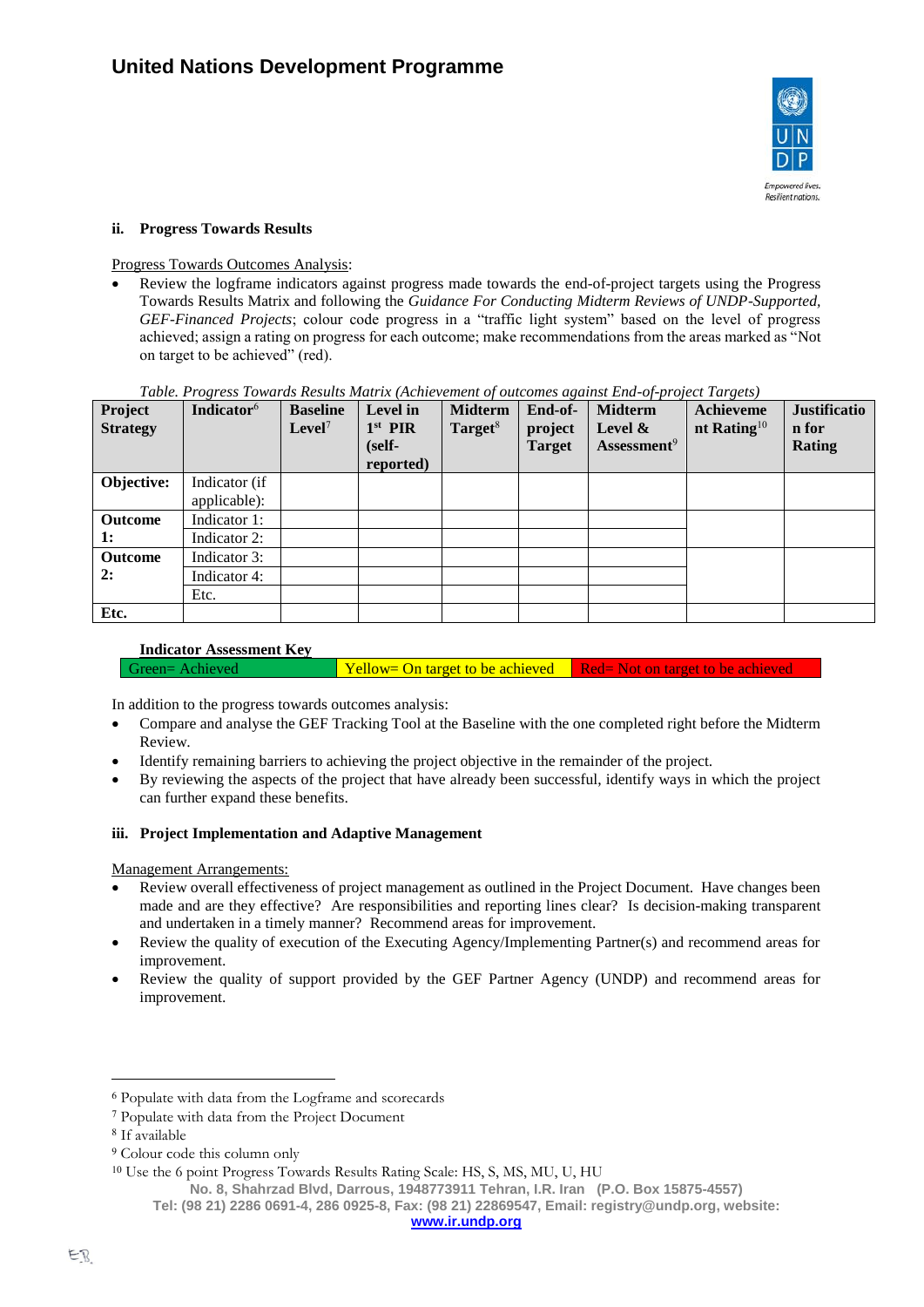

#### Work Planning:

- Review any delays in project start-up and implementation, identify the causes and examine if they have been resolved.
- Are work-planning processes results-based? If not, suggest ways to re-orientate work planning to focus on results?
- Examine the use of the project's results framework/ logframe as a management tool and review any changes made to it since project start.

### Finance and co-finance:

- Consider the financial management of the project, with specific reference to the cost-effectiveness of interventions.
- Review the changes to fund allocations as a result of budget revisions and assess the appropriateness and relevance of such revisions.
- Does the project have the appropriate financial controls, including reporting and planning, that allow management to make informed decisions regarding the budget and allow for timely flow of funds?
- Informed by the co-financing monitoring table to be filled out, provide commentary on co-financing: is cofinancing being used strategically to help the objectives of the project? Is the Project Team meeting with all co-financing partners regularly in order to align financing priorities and annual work plans?

### Project-level Monitoring and Evaluation Systems:

- Review the monitoring tools currently being used: Do they provide the necessary information? Do they involve key partners? Are they aligned or mainstreamed with national systems? Do they use existing information? Are they efficient? Are they cost-effective? Are additional tools required? How could they be made more participatory and inclusive?
- Examine the financial management of the project monitoring and evaluation budget. Are sufficient resources being allocated to monitoring and evaluation? Are these resources being allocated effectively?

#### Stakeholder Engagement:

- Project management: Has the project developed and leveraged the necessary and appropriate partnerships with direct and tangential stakeholders?
- Participation and country-driven processes: Do local and national government stakeholders support the objectives of the project? Do they continue to have an active role in project decision-making that supports efficient and effective project implementation?
- Participation and public awareness: To what extent has stakeholder involvement and public awareness contributed to the progress towards achievement of project objectives?

#### Reporting:

- Assess how adaptive management changes have been reported by the project management and shared with the Project Board.
- Assess how well the Project Team and partners undertake and fulfil GEF reporting requirements (i.e. how have they addressed poorly-rated PIRs, if applicable?)
- Assess how lessons derived from the adaptive management process have been documented, shared with key partners and internalized by partners.

# Communications:

- Review internal project communication with stakeholders: Is communication regular and effective? Are there key stakeholders left out of communication? Are there feedback mechanisms when communication is received? Does this communication with stakeholders contribute to their awareness of project outcomes and activities and investment in the sustainability of project results?
- Review external project communication: Are proper means of communication established or being established to express the project progress and intended impact to the public (is there a web presence, for example? Or did the project implement appropriate outreach and public awareness campaigns?)

**No. 8, Shahrzad Blvd, Darrous, 1948773911 Tehran, I.R. Iran (P.O. Box 15875-4557) Tel: (98 21) 2286 0691-4, 286 0925-8, Fax: (98 21) 22869547, Email: registry@undp.org, website:**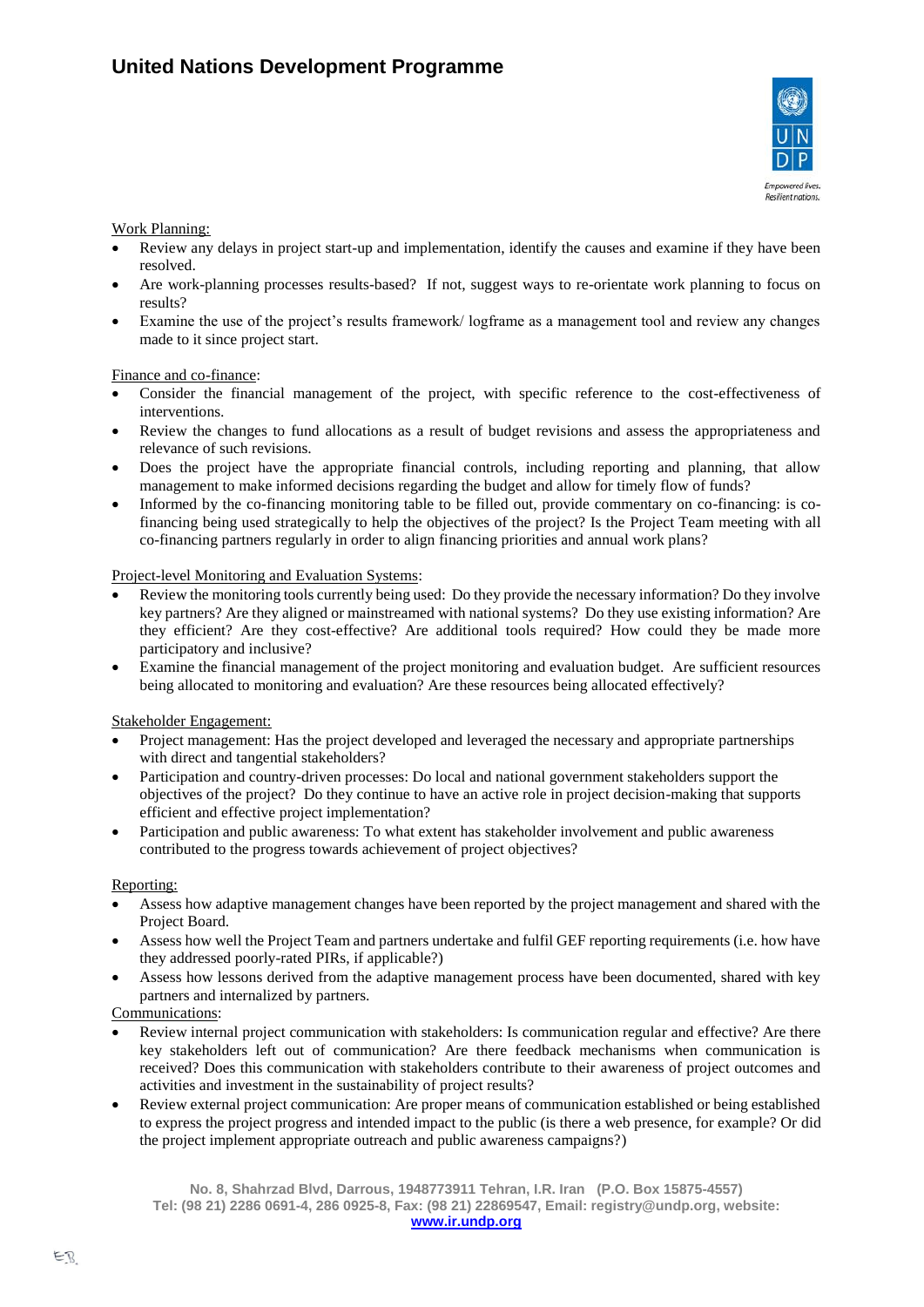

• For reporting purposes, write one half-page paragraph that summarizes the project's progress towards results in terms of contribution to sustainable development benefits, as well as global environmental benefits.

### **iv. Sustainability**

- Validate whether the risks identified in the Project Document, Annual Project Review/PIRs and the ATLAS Risk Management Module are the most important and whether the risk ratings applied are appropriate and up to date. If not, explain why.
- In addition, assess the following risks to sustainability:

#### Financial risks to sustainability:

What is the likelihood of financial and economic resources not being available once the GEF assistance ends (consider potential resources can be from multiple sources, such as the public and private sectors, income generating activities, and other funding that will be adequate financial resources for sustaining project's outcomes)?

### Socio-economic risks to sustainability:

• Are there any social or political risks that may jeopardize sustainability of project outcomes? What is the risk that the level of stakeholder ownership (including ownership by governments and other key stakeholders) will be insufficient to allow for the project outcomes/benefits to be sustained? Do the various key stakeholders see that it is in their interest that the project benefits continue to flow? Is there sufficient public / stakeholder awareness in support of the long-term objectives of the project? Are lessons learned being documented by the Project Team on a continual basis and shared/ transferred to appropriate parties who could learn from the project and potentially replicate and/or scale it in the future?

#### Institutional Framework and Governance risks to sustainability:

• Do the legal frameworks, policies, governance structures and processes pose risks that may jeopardize sustenance of project benefits? While assessing this parameter, also consider if the required systems/ mechanisms for accountability, transparency, and technical knowledge transfer are in place.

#### Environmental risks to sustainability:

Are there any environmental risks that may jeopardize sustenance of project outcomes?

#### **Conclusions, Recommendations & Lessons**

The MTR team will include a section of the report setting out the MTR's evidence-based conclusions, in light of the findings<sup>11</sup>. Conclusions should build on findings and be based in evidence.

Recommendations should be succinct suggestions for critical intervention that are prioritized, specific, measurable, achievable, and relevant. A recommendation table should be put in the report's executive summary. See the *Guidance For Conducting Midterm Reviews of UNDP-Supported, GEF-Financed Projects* for guidance on a recommendation table. The MTR team should make no more than 15 recommendations total.

Lesson should have wider applicability to other initiatives across the region, the area of intervention, and for the future.

# **Ratings**

The MTR team will include its ratings of the project's results and brief descriptions of the associated achievements in a *MTR Ratings & Achievement Summary Table* in the Executive Summary of the MTR report. See Annex E for ratings scales. No rating on Project Strategy and no overall project rating is required.

<sup>&</sup>lt;sup>11</sup> Alternatively, MTR conclusions may be integrated into the body of the report.

**No. 8, Shahrzad Blvd, Darrous, 1948773911 Tehran, I.R. Iran (P.O. Box 15875-4557)**

**Tel: (98 21) 2286 0691-4, 286 0925-8, Fax: (98 21) 22869547, Email: registry@undp.org, website:**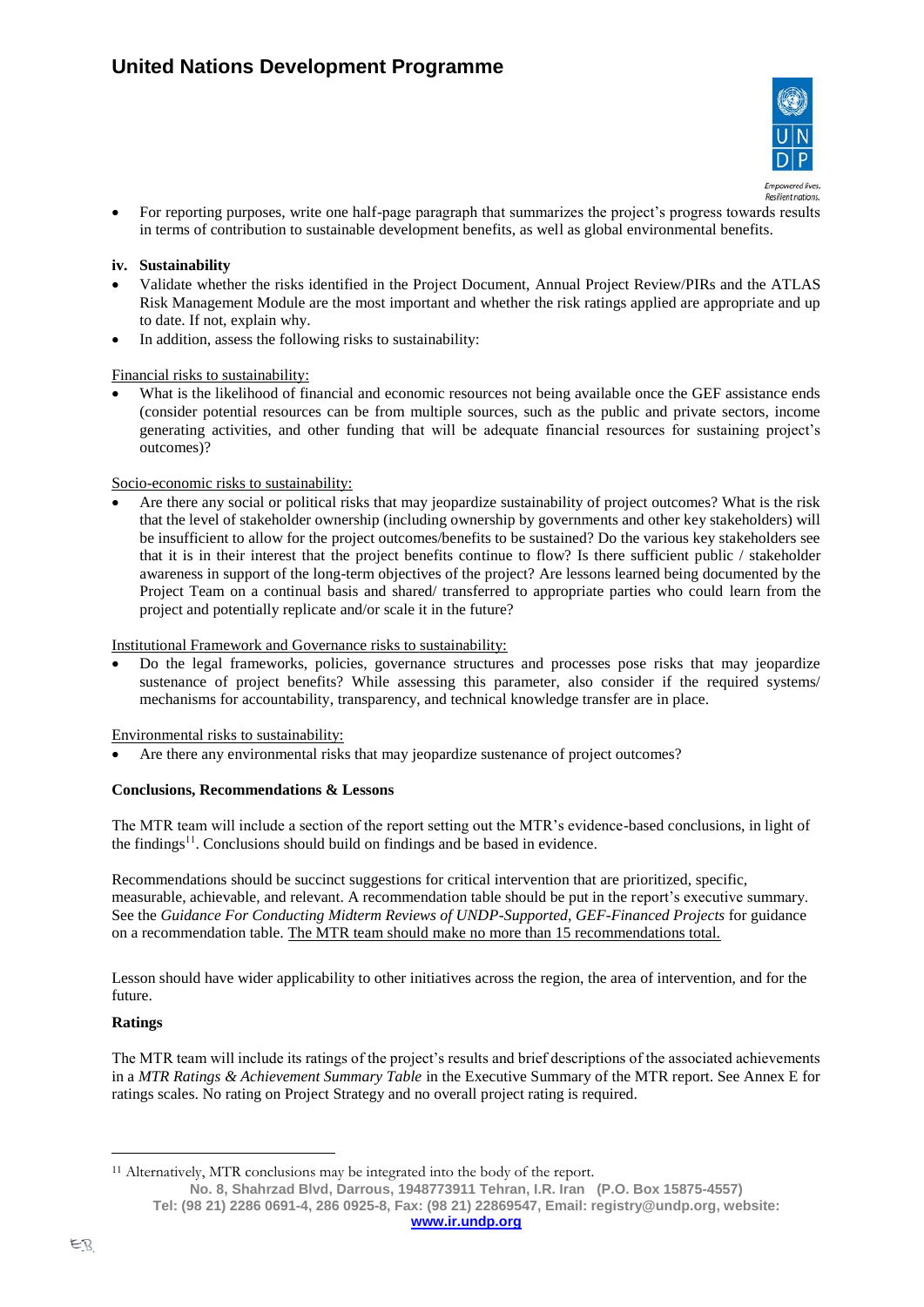

Resilient nations.

| Table. MTR Ratings & Achievement Summary Table for (Policy Reforms and Market Transformation of the |
|-----------------------------------------------------------------------------------------------------|
| Energy Efficient Buildings Sector of the I.R. Iran)                                                 |

| <b>Measure</b>          | <b>MTR Rating</b>          | <b>Achievement Description</b> |
|-------------------------|----------------------------|--------------------------------|
| <b>Project Strategy</b> | N/A                        |                                |
| <b>Progress</b>         | Objective Achievement      |                                |
| <b>Towards Results</b>  | Rating: (rate 6 pt. scale) |                                |
|                         | Outcome 1 Achievement      |                                |
|                         | Rating: (rate 6 pt. scale) |                                |
|                         | Outcome 2 Achievement      |                                |
|                         | Rating: (rate 6 pt. scale) |                                |
|                         | Outcome 3 Achievement      |                                |
|                         | Rating: (rate 6 pt. scale) |                                |
|                         | Etc.                       |                                |
| Project                 | (rate 6 pt. scale)         |                                |
| Implementation          |                            |                                |
| & Adaptive              |                            |                                |
| <b>Management</b>       |                            |                                |
| <b>Sustainability</b>   | (rate 4 pt. scale)         |                                |

# **IMPLEMENTATION ARRANGEMENTS**

The principal responsibility for managing this evaluation resides with the UNDP CO in **the Islamic Republic of Iran**. The UNDP CO will contract the evaluators and ensure the timely provision of per diems and travel arrangements within the country for the evaluation team. The Project Team will be responsible for liaising with the Evaluators team to set up stakeholder interviews, arrange field visits, coordinate with the Government etc.

# **MIDTERM REVIEW TIMEFRAME**

The contract will start on 13 June 2019 and expire on 12 September 2019. The duty station will be home-based with one mission to Tehran, Iran.

# **MIDTERM REVIEW DELIVERABLES**

The evaluation team is expected to deliver the following:

| Deliverable         | Content                   | <b>Timing</b>                     | Responsibilities                                   |
|---------------------|---------------------------|-----------------------------------|----------------------------------------------------|
| <b>MTR</b>          | MTR team clarifies        | No later than 2 weeks             | MTR team submits to the                            |
| <b>Inception</b>    | objectives and methods    | before the MTR mission:           | Commissioning Unit and project                     |
| <b>Report</b>       | of Midterm Review         | 15 July 2019                      | management                                         |
| <b>Presentation</b> | <b>Initial Findings</b>   | End of MTR mission:<br>2 Aug 2019 | MTR Team presents to project<br>management and the |
|                     |                           |                                   | Commissioning Unit                                 |
| <b>Draft MTR</b>    | Full report (using)       | Within 3 weeks of the             | Sent to the Commissioning Unit,                    |
| <b>Report</b>       | guidelines on content     | MTR mission: 23 Aug 2019          | reviewed by RTA, Project                           |
|                     | outlined in Annex D)      |                                   | <b>Coordinating Unit, GEF OFP</b>                  |
|                     | with annexes              |                                   |                                                    |
| <b>Final MTR</b>    | Revised report with       | Within 1 week of receiving        | Sent to the Commissioning Unit                     |
| Report*             | audit trail detailing how | UNDP comments on draft:           |                                                    |
|                     | all received comments     | 4 Sept 2019                       |                                                    |
|                     | have (and have not)       |                                   |                                                    |
|                     | been addressed in the     |                                   |                                                    |
|                     | final MTR report          |                                   |                                                    |

**No. 8, Shahrzad Blvd, Darrous, 1948773911 Tehran, I.R. Iran (P.O. Box 15875-4557) Tel: (98 21) 2286 0691-4, 286 0925-8, Fax: (98 21) 22869547, Email: registry@undp.org, website: [www.ir.undp.org](http://www.ir.undp.org/)**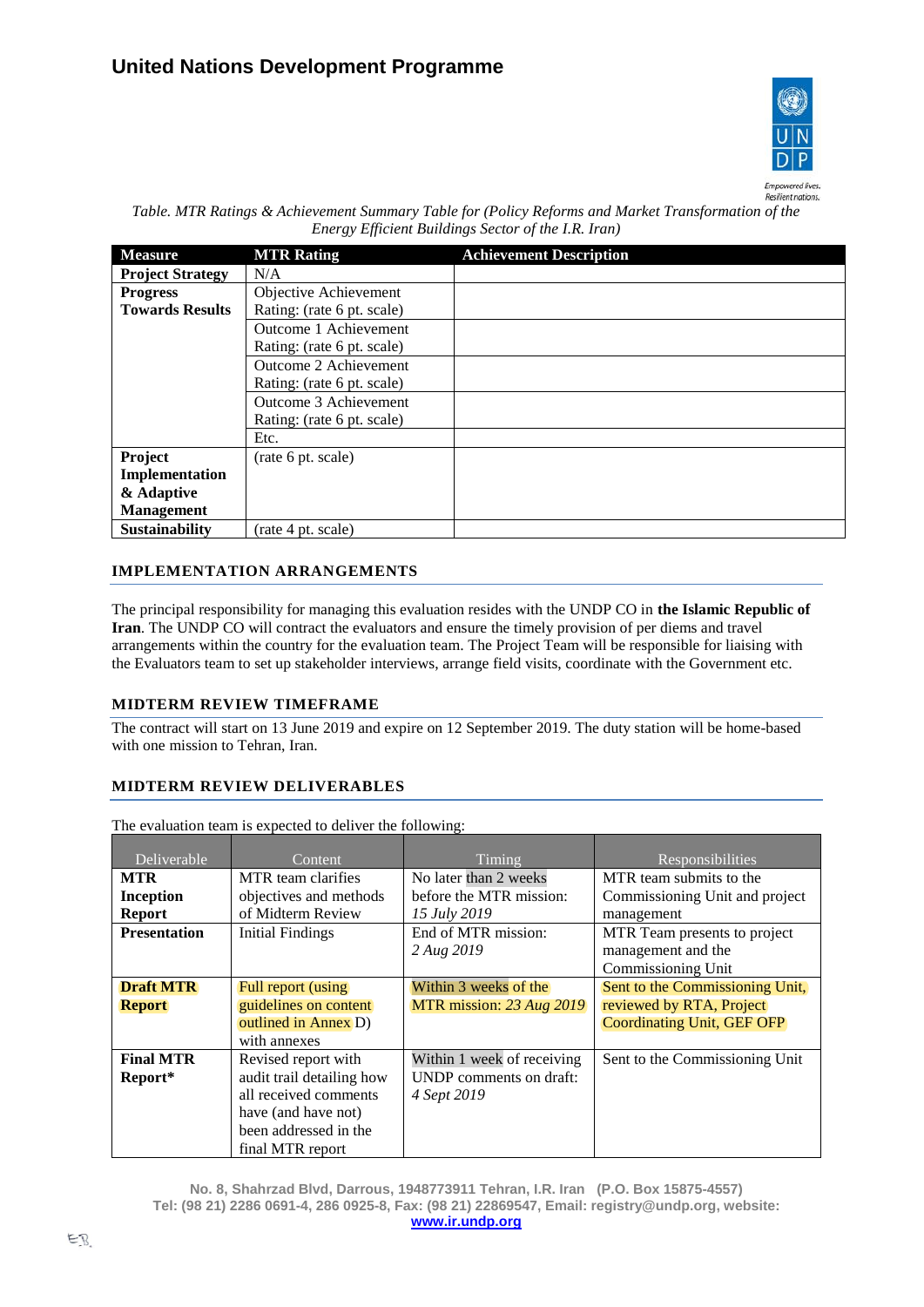

\*When submitting the final MTR report, the evaluator is required also to provide an 'audit trail', detailing how all received comments have (and have not) been addressed in the final evaluation report.

\*\*The final MTR report must be in English. If applicable, the Commissioning Unit may choose to arrange for a translation of the report into a language more widely shared by national stakeholders.

#### **TEAM COMPOSITION**

The evaluation team will be composed of **1 international /1 national evaluator***.* The consultants shall have prior experience in evaluating similar projects. Experience with GEF financed projects is an advantage. **The International consultant will be the team leader and responsible for finalizing the report***.* The evaluators selected should not have participated in the project preparation and/or implementation and should not have conflict of interest with project related activities.

#### **Main tasks of the MTR Team Leader (International Consultant)**

- Lead and manage the evaluation mission:
- Design the detailed evaluation scope and methodology (including the methods for data collection and analysis);
- Recommend the division of labor within the evaluation team;
- Assess the milestones and early achievement of project results and draw lessons that can both improve the sustainability of benefits from this project.
- Frame the evaluation effort using the criteria of relevance, effectiveness, efficiency, sustainability, and impact, as defined and explained in the Guidance For Conducting Midterm Reviews of UNDP-Supported, GEF-Financed Projects.
- Review all relevant sources of information which includes any materials that the review team considers useful for this evidence-based assessment, provide evidence-based information that is credible, reliable and useful.
- Draft an information synthesis report (in English), and exchange ideas and issues.
- Assess the key financial aspects of the project which will be included in the Midterm Review report and will consider the extent of co-financing planned and realized, and variances between planned and actual expenditures.
- Assess the extent to which the project was successfully mainstreamed with other UNDP priorities, including poverty alleviation, improved governance, the prevention and recovery from natural disasters, and gender.
- Assess the extent to which the project is achieving impacts or progressing towards the achievement of impacts.
- Draft and finalize MTR report, with copies to be made available in English.

#### **Supervision, Review and Acceptance**

The International Consultant will lead the work and overall process for the MTR as the team leader and collaborate closely with the National Consultant.

**The International Evaluator (team leader)** must present the following qualifications:

- Recent experience with result-based management evaluation methodologies;
- Experience applying SMART indicators and reconstructing or validating baseline scenarios;
- Competence in adaptive management, as applied to climate change mitigation projects;
- Experience working with the GEF or GEF-evaluations;
- Experience working in Asia/the Middle East (experience in Iran will be an asset);
- Work experience in relevant technical areas for at least 10 years;
- Demonstrated understanding of issues related to gender; experience in gender sensitive evaluation and analysis.
- Excellent communication skills;

**No. 8, Shahrzad Blvd, Darrous, 1948773911 Tehran, I.R. Iran (P.O. Box 15875-4557)**

**Tel: (98 21) 2286 0691-4, 286 0925-8, Fax: (98 21) 22869547, Email: registry@undp.org, website:**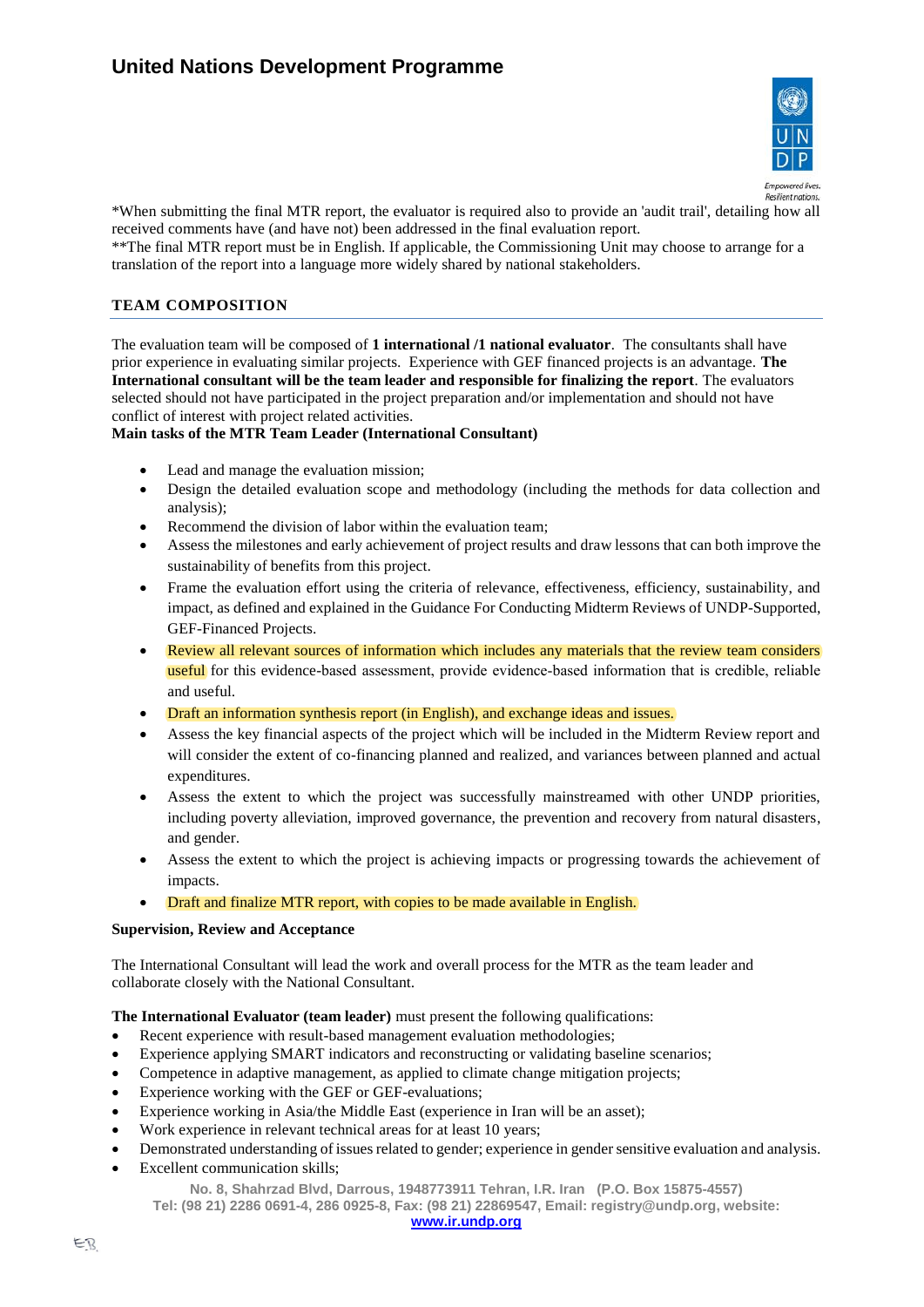

- Demonstrable analytical skills;
- Project evaluation/review experiences within United Nations system will be considered an asset;
- At least a Master's degree in Energy, or other closely related field.

# **EVALUATOR ETHICS**

Evaluation consultants will be held to the highest ethical standards and are required to sign a Code of Conduct (Annex C) upon acceptance of the assignment. UNDP evaluations are conducted in accordance with the principles outlined in the [UNEG 'Ethical Guidelines for Evaluations'](http://www.unevaluation.org/ethicalguidelines)

# **PAYMENT MODALITIES AND SPECIFICATIONS**

| <b>Deliverables</b>                                                                                                      | <b>Due Dates</b>            | <b>Amount (EUR)</b> |
|--------------------------------------------------------------------------------------------------------------------------|-----------------------------|---------------------|
| <b>Preparation/Inception Report</b>                                                                                      | 15 July 2019 (home-based)   | 3,500               |
| <b>Evaluation Mission and National</b><br>Meetings, interviews, pilot visits                                             | 2 August 2019               | 6,300               |
| <b>Draft Evaluation Report</b>                                                                                           | 23 August 2019 (home-based) | 4,200               |
| <b>Incorporating audit trail from</b><br>feedback on draft report,<br><b>Management Response, Final</b><br><b>Report</b> | 4 Sept 2019 (home-based)    | 1,400               |
| <b>Travel Costs</b>                                                                                                      | 23 August 2019              | 2.894.32            |

**Note** 

- In full consideration for the complete and satisfactory performance of the Services under this contract, UNDP shall pay the Contractor total amount of EUR 18,294.32 (eighteen thousand, two hundred ninetyfour Euro and thirty-two cents) based on the above payment schedule.
- Confirmation of the Vice Presidency for Science and Technology on delivery by the consultant, and acceptance by UNDP of all deliverables is a prerequisite to each payment.
- All envisaged travel costs (including ticket to join duty station, visa, accommodation, etc.) must be included in the offeror's financial proposal. The individual offeror should consider the prevailing price for an economy class ticket serving the most direct routes in his /her financial proposal. The cost of ticket, visa and travel insurance will be reimbursed upon submission of copy of ticket and visa before each mission as per actual cost incurred but not exceeding the proposed cost in financial proposal.
- Individual contractor wishing to upgrade his/her travel to business or first class shall do so at his/her own expense.
- The current living allowances in Tehran has been included in the Financial Proposal template. The terminal fee and living allowance will be reimbursed after completion of each mission upon submission of travel claim form and based on the actual rate on travel dates. The cost of each mission is payable only against submission of boarding passes as well as visa, tickets' and all other associated costs' invoices.
- Each payment will be made in Euro upon satisfactory completion of the tasks and respective deliverables as per submission of deliverables/claims by the consultant and the project/UNDP approvals.

**No. 8, Shahrzad Blvd, Darrous, 1948773911 Tehran, I.R. Iran (P.O. Box 15875-4557) Tel: (98 21) 2286 0691-4, 286 0925-8, Fax: (98 21) 22869547, Email: registry@undp.org, website: [www.ir.undp.org](http://www.ir.undp.org/)**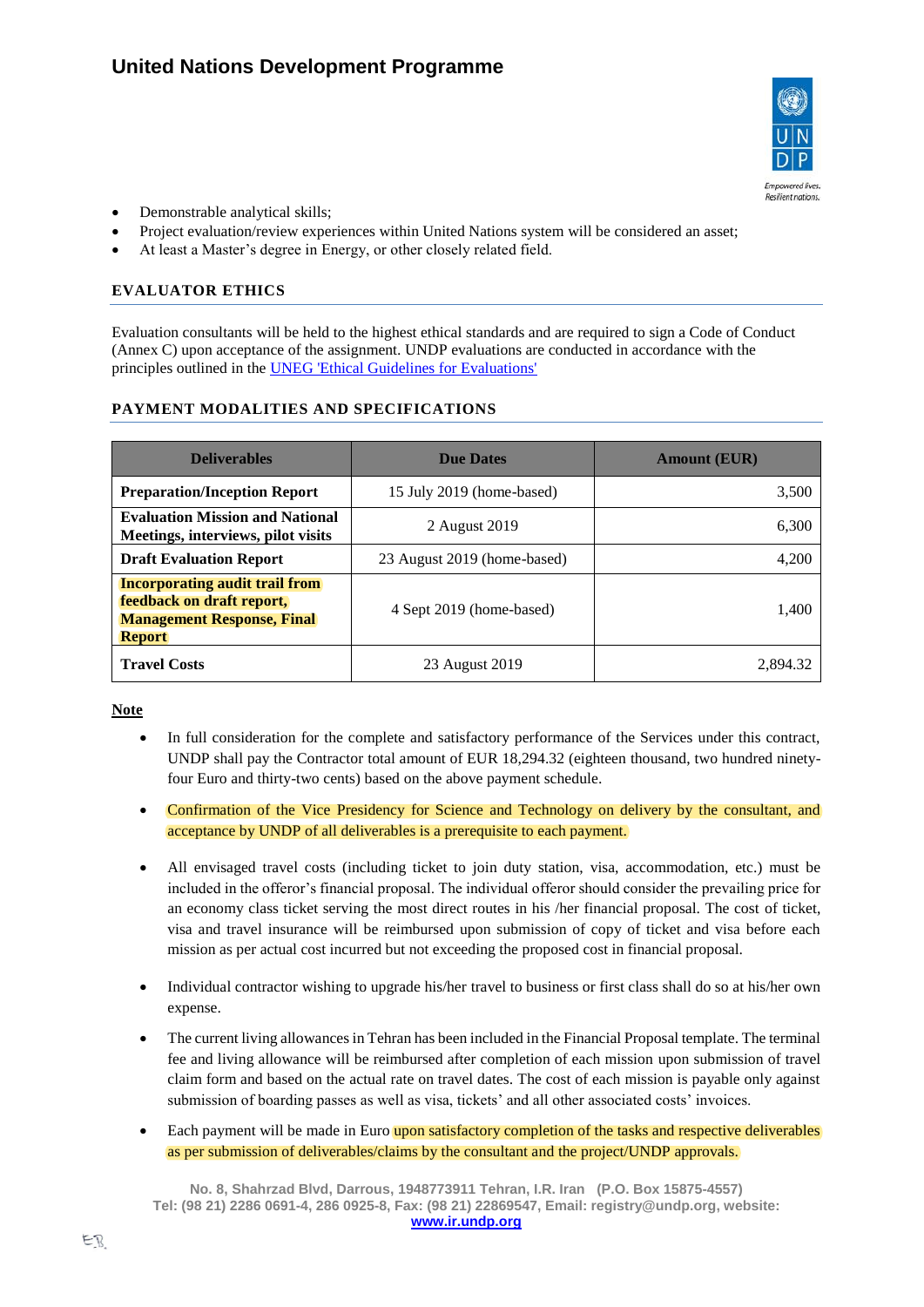

- Each payment will be transferred by UNDP through Electronic Fund Transfer to the Euro account number of the contractor introduced through completed vendor form and Bank certificate indicating full banking information.
- Any payment under this contract will be made using UN Operational Rate of Exchange. For updated rates please see:<http://treasury.un.org/operationalrates/OperationalRates.aspx>
- Payments will be made according to UNDP regulations as explained in the contract documents.
- The International Consultant shall not do any work, provide any equipment, materials and supplies or perform any other services which may result in any cost in excess of the above-mentioned amount.

Important Notes;

- It is the responsibility of the applicants to find out the places she/he can collect her/his visa. After submitting the proposal, no increase in the cost of visa or associated costs for collecting the visa is accepted.
- The visa can be issued only in less than one week before travel date, so the applicants are recommended to consider refundable tickets, with reasonable cost. Please note that the reimbursement of ticket costs is made as per actual cost of ticket but not above the proposed cost in the Financial Proposal, i.e. no increase in ticket costs is accepted after submission of Financial proposal.

# **TRAVEL**

If travel is required under the contract, the individual consultant shall:

- Obtain the security clearance from UNDP office (the details of travel including date of departure and arrival, accommodation and purpose of travel shall be submitted to UNDP office 2 working days before date of travel)
- Undertake the training courses on Basic Security in the Field and Advanced Security in the Field (only applicable for certain destination; to be checked with UNDP) and provide UNDP with both certificates; the related CD ROMs are available at UNDP office.
- Undertake a full medical examination including x-rays and obtain medical clearance from an UNapproved physician. This is only applicable for the contractors on the age of 65 years or more.
- All envisaged travel costs must be included in the Offeror's financial proposal. This includes all duty travels, travels to join duty station and repatriation. The anticipated mission travel has been included in the TOR; however, in the event of unforeseeable travel, UNDP and the Individual Contractor will agree upon the manner in which travel costs including tickets, lodging and terminal expenses are to be reimbursed to the traveler.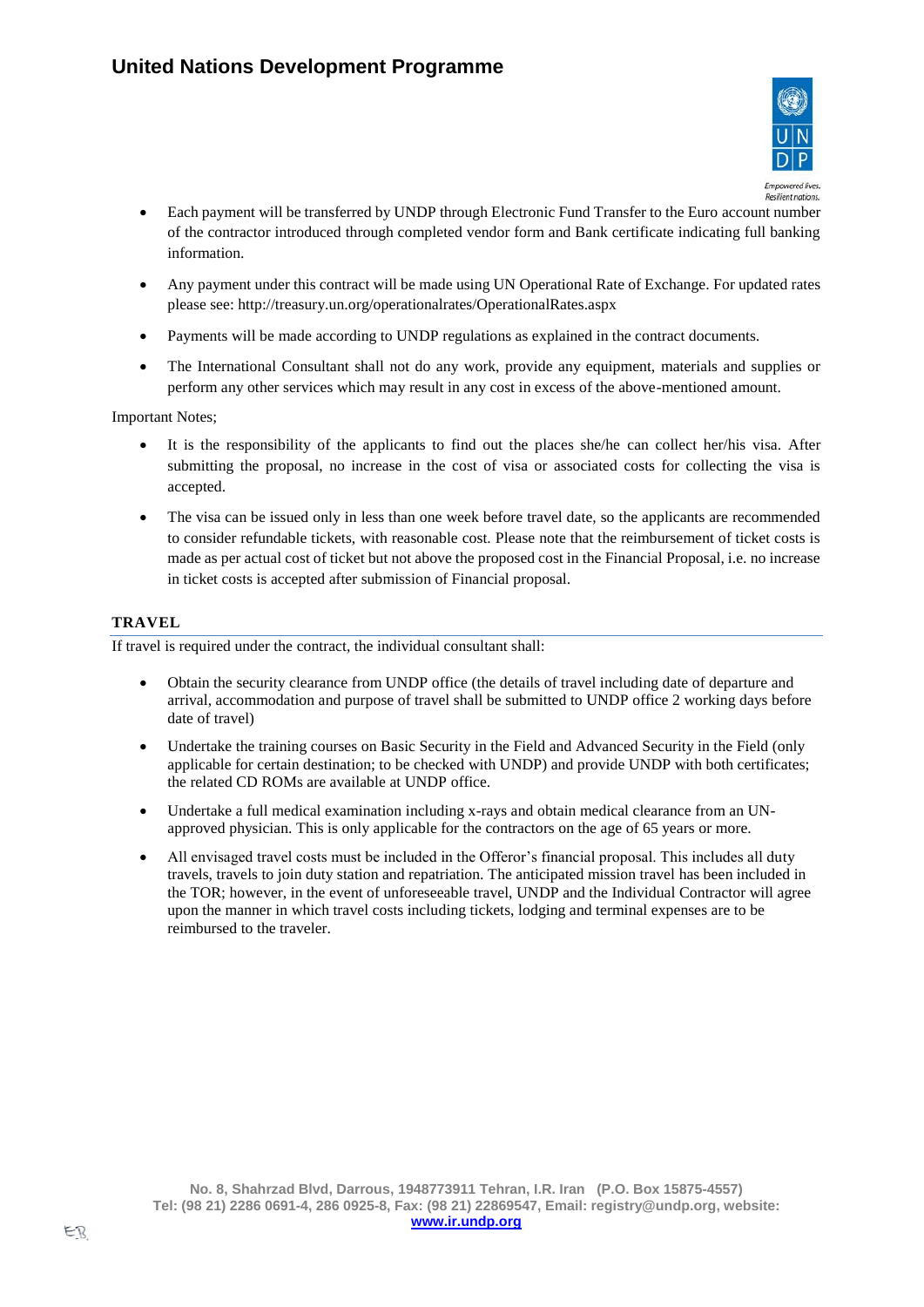

#### **ANNEX A: PROJECT LOGICAL FRAMEWORK**

#### **Revised Project Logical Framework**

**This project will contribute to achieving the following Country Programme Outcome as defined in CPAP or CPD:** 

Outcome 1: Responsible government agencies formulate, implement and monitor integrated natural resource management, low carbon economy, and climate change policies and programmes more effectively

Specifically, this project will contribute to the Output 1.2: Climate change adaptation and mitigation solutions developed and considered for adoption / implementation by the Islamic Republic of Iran. The expected output is the reduction of GHG emissions due to increased energy efficiency in Iran's building sector.

**Country Programme Outcome Indicators:** 1.2.3: Amount of CO2 equivalent mitigated and energy efficiency/ conservation achieved with a focus on industry and residential sectors

**Primary applicable Key Environment and Sustainable Development Key Result Area (same as that on the cover page, circle one):** 1. Mainstreaming environment and energy OR 2. Catalysing environmental finance OR 3. Promote climate change adaptation OR 4. Expanding access to environmental and energy services for the poor.

### **Applicable GEF Strategic Objective and Program:**

CCM-2, Energy Efficiency

#### **Applicable GEF Expected Outcomes:**

Outcome 2.1: Appropriate policy, legal and regulatory frameworks adopted and enforced

Outcome 2.2: Sustainable financing and delivery mechanisms established and operational

#### **Applicable GEF Outcome Indicators:**

Indicator 2.1: Extent to which EE policies and regulations are adopted and enforced (score of 1 to 5)

Indicator 2.2: Volume of investment mobilized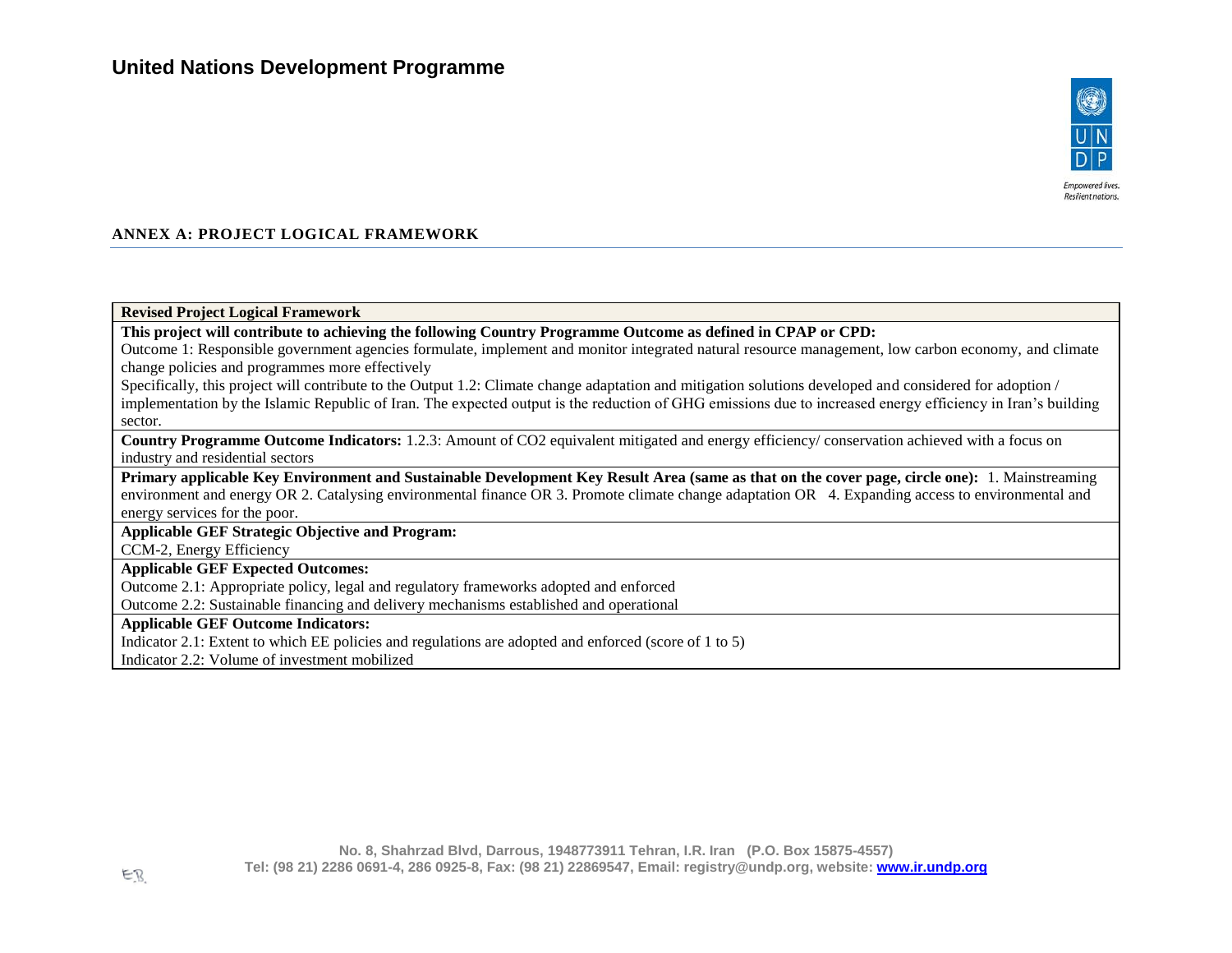

| <b>Project Strategy</b> | <b>Objectively Verifiable Indicators</b>                                                                                                                                   |                 |                           |                                     | <b>Means of Gauging Success</b>                                                                                                                              | <b>Critical Assumptions</b>                                                |  |
|-------------------------|----------------------------------------------------------------------------------------------------------------------------------------------------------------------------|-----------------|---------------------------|-------------------------------------|--------------------------------------------------------------------------------------------------------------------------------------------------------------|----------------------------------------------------------------------------|--|
|                         | <b>Indicator</b>                                                                                                                                                           | <b>Baseline</b> | Mid-Term<br><b>Target</b> | End-of-<br>Project<br><b>Target</b> |                                                                                                                                                              |                                                                            |  |
| GOAL:                   | •Cumulative CO2<br>emission<br>reductions by<br>2029 from new<br>buildings to be<br>built during<br>project lifetime<br>$(2016 - 2020),$<br>Mtons CO <sub>2</sub>          | $\bullet$ 0     | $\bullet$ Zero            | • 153                               | • Calculations based on the<br>quantitative measurements<br>of energy use in space and<br>water heating and fuel mix,<br>based on standard best<br>practice. | • Government will<br>continue building<br>construction at<br>planned rates |  |
| <b>OBJECTIVE:</b>       | • Average thermal<br>energy<br>consumption for<br>space and water<br>heating in pilot<br>buildings reduced<br>$kWh/m2-yr$                                                  | •277            | •208                      | •208                                | • Quantitative assessment of<br>thermal performance of<br>buildings through M&V<br>procedures by independent<br>evaluation<br>expert/companies               | • Timely allocation<br>of all project<br>financial resources               |  |
|                         | • Average thermal<br>energy<br>consumption for<br>space and water<br>heating in new<br>buildings in Iran<br>by 2029<br>(residential $\&$<br>non-residential),<br>kWh/m2-yr | •277            | •160                      | •160                                | • Calculations based on the<br>quantitative measurements<br>of energy use in space and<br>water heating and fuel<br>mix, based on standard<br>best practice  | • Government will<br>continue building<br>construction at<br>planned rates |  |

**No. 8, Shahrzad Blvd, Darrous, 1948773911 Tehran, I.R. Iran (P.O. Box 15875-4557)**

**Tel: (98 21) 2286 0691-4, 286 0925-8, Fax: (98 21) 22869547, Email: registry@undp.org, website[: www.ir.undp.org](http://www.ir.undp.org/)**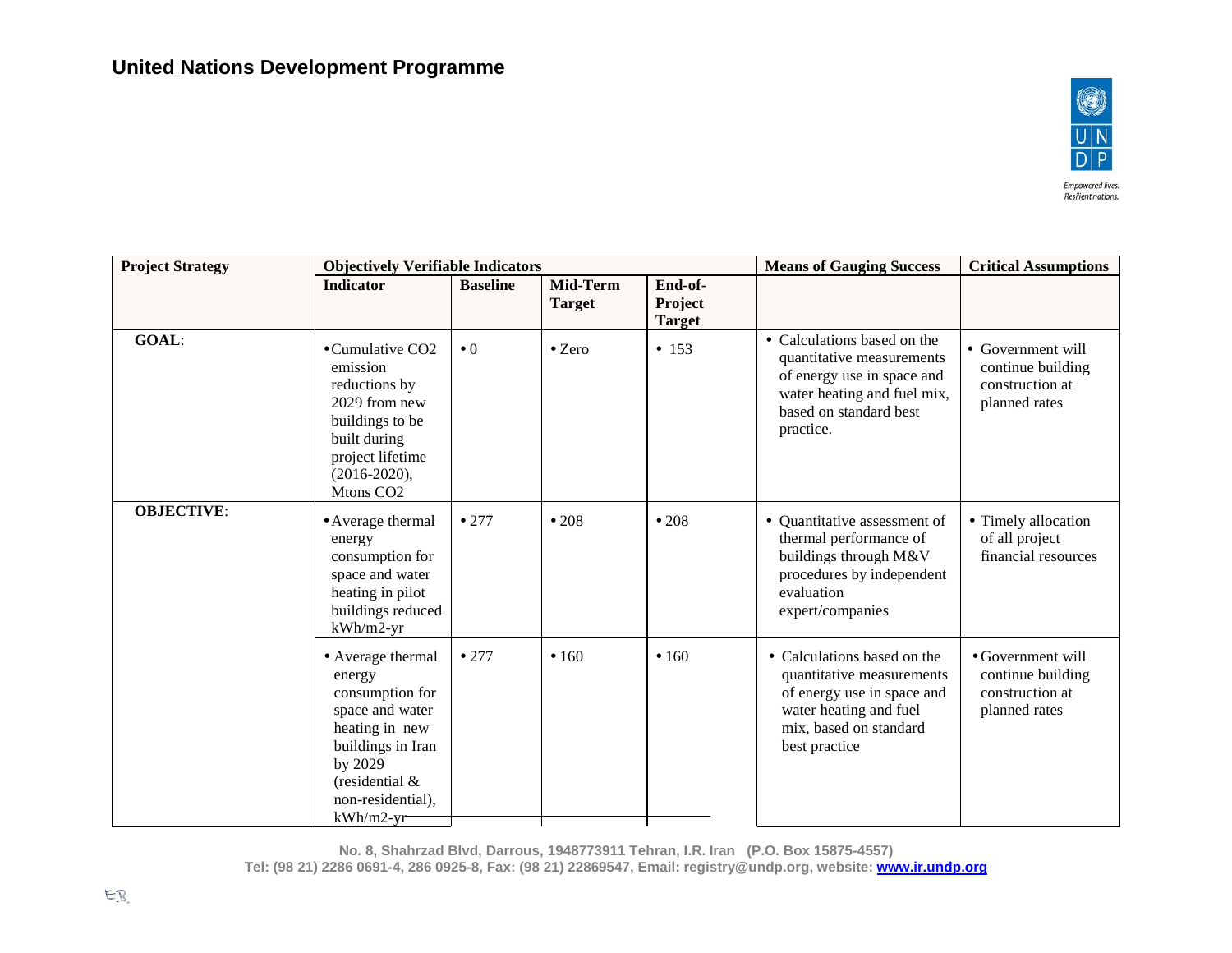test laboratories properly



financing available

Empowered lives.<br>Resilient nations. **COMPONENT 1: LEGISLATIVE, POLICY AND REGULATORY FRAMEWORKS** Project documents and **Outcome 1: key laws,**  No of MEEE MEEE fully  $\bullet 0$   $\bullet 1$   $\bullet 1$ **policies, strategies,**  framework conditions for policy document established by **regulatory documents,**  MEEE work under prepared government **frameworks and studies**  supervision of IRENEX **are approved and in place to provide overall**  Number and  $\bullet$  0  $\bullet$  1  $\bullet$  2  $\bullet$  Results of policy review MORUB supports **national direction for the**  scope of policies process, and decisions on adoption and **cost-effective CO2**  and innovative ECBC and buildings energy effective **mitigation/building EE**  models on performance certificates enforcement **measures and facilitation**  reducing air adopted **of cross-sectoral**  pollution on all **coordination and**  populations, **coherence for improved**  formulated, **enforcement under the**  adopted, **MEEE framework.** implemented • Project documentation **output 1.1: A completed**  Stakeholder • No of policy  $\bullet 0$   $\bullet 1$   $\bullet 2$ **review of EEEB policies,**  updates for • PSC evaluation engagement fully **legislation, standards and**  enhancement of developed **regulations and proposed**  EE policies, **action plan for improving**  laws, regulations **compliance enforcing**  and standards to **procedures** ensure improved EE in building sector. **Output 1.2: Proposed**  Project documentation No of BHRC and MORUD  $\bullet 0$   $\bullet 1$ **enforcement system for**  developed EE • PSC evaluation enforces code **energy efficiency and**  code strictly and **environment buildings**  enforcement consistently **code (EEEBC)**  system **implementation** • PSC Evaluation No. of reference Government co- $\bullet 0$   $\bullet 1$ 

**No. 8, Shahrzad Blvd, Darrous, 1948773911 Tehran, I.R. Iran (P.O. Box 15875-4557)**

• Site visit

• Project documentation

**Tel: (98 21) 2286 0691-4, 286 0925-8, Fax: (98 21) 22869547, Email: registry@undp.org, website[: www.ir.undp.org](http://www.ir.undp.org/)**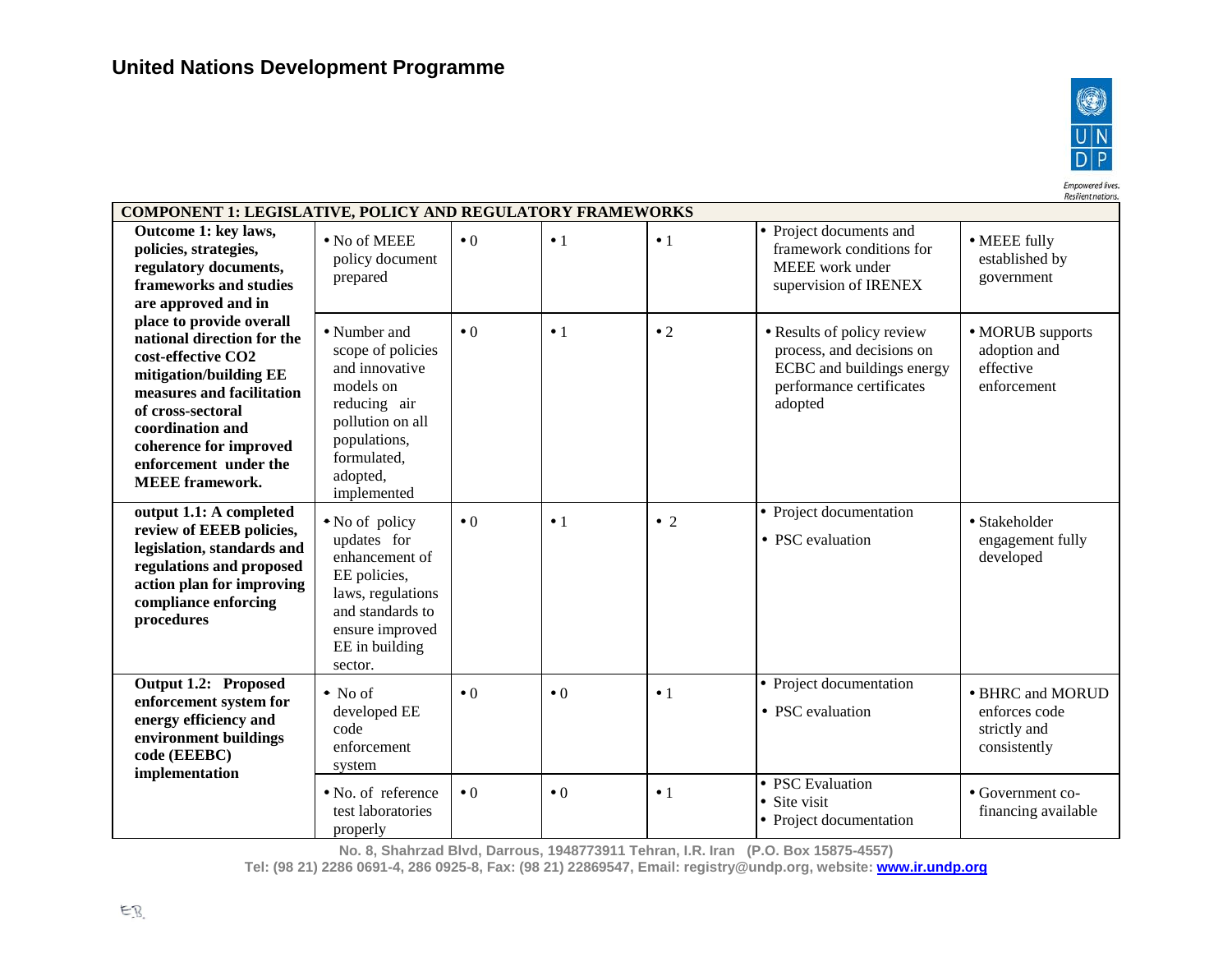

Empowered lives.<br>Resilient nations.

| <b>Output 1.3: Energy</b><br><b>Management</b> and<br><b>Information System</b><br>(EMIS) for buildings<br>established and operational                                                         | equipped and<br>trained to<br>certification of<br>EE building<br>products<br>• Number of<br>buildings<br>connected to<br>EMIS and using<br>energy<br>management<br>practices | $\bullet$ 0 | $\cdot$ 100 | • 300       | • Monthly/annual energy<br>monitoring reports<br>published using data from<br><b>EMIS</b> | • Pilot buildings fully<br>engaged                                      |
|------------------------------------------------------------------------------------------------------------------------------------------------------------------------------------------------|------------------------------------------------------------------------------------------------------------------------------------------------------------------------------|-------------|-------------|-------------|-------------------------------------------------------------------------------------------|-------------------------------------------------------------------------|
| Output 1.4: A Cross-<br><b>Sectoral Strategy and</b><br><b>Action Plan (CSSAP) for</b><br>energy efficiency in<br>building sector inclusive<br>of EEE market (MEEE)<br>mechanisms established, | • No. of white<br>certificates<br>generated for<br>sale on MEEE<br>(#Million<br>certificates)                                                                                | $\bullet$ 0 | $\cdot$ 10  | •30         | • IFCO/SATBA/DOE/CEEE<br>documents and evaluations                                        | • MEEE regulator<br>body willing to<br>implement                        |
| implemented and<br>monitored.                                                                                                                                                                  | $\bullet$ No. of EEEB<br>projects<br>facilitated,<br>implemented and<br>monitored under<br>the CSSAP                                                                         | $\bullet$ 0 | $\cdot$ 100 | • 300       | • MEEE regulatory body<br>reports<br>• Project documentation                              | • Supreme energy<br>council willing to<br>implement CSSAP<br>under MEEE |
| <b>COMPONENT 2: PILOT INSTALLATIONS OF EE AND RE MEASURES IN EXISTING BUILDING STOCK</b>                                                                                                       | • Number and<br>scope of policy<br>tools adopted<br>and used to<br>reduce energy<br>consumption                                                                              | $\bullet$ 0 | $\bullet$ 2 | $\bullet$ 3 | • EMIS operational, EPC<br>issued and White<br>certificates produced                      | • Regulatory<br>framework adopted<br>and in place                       |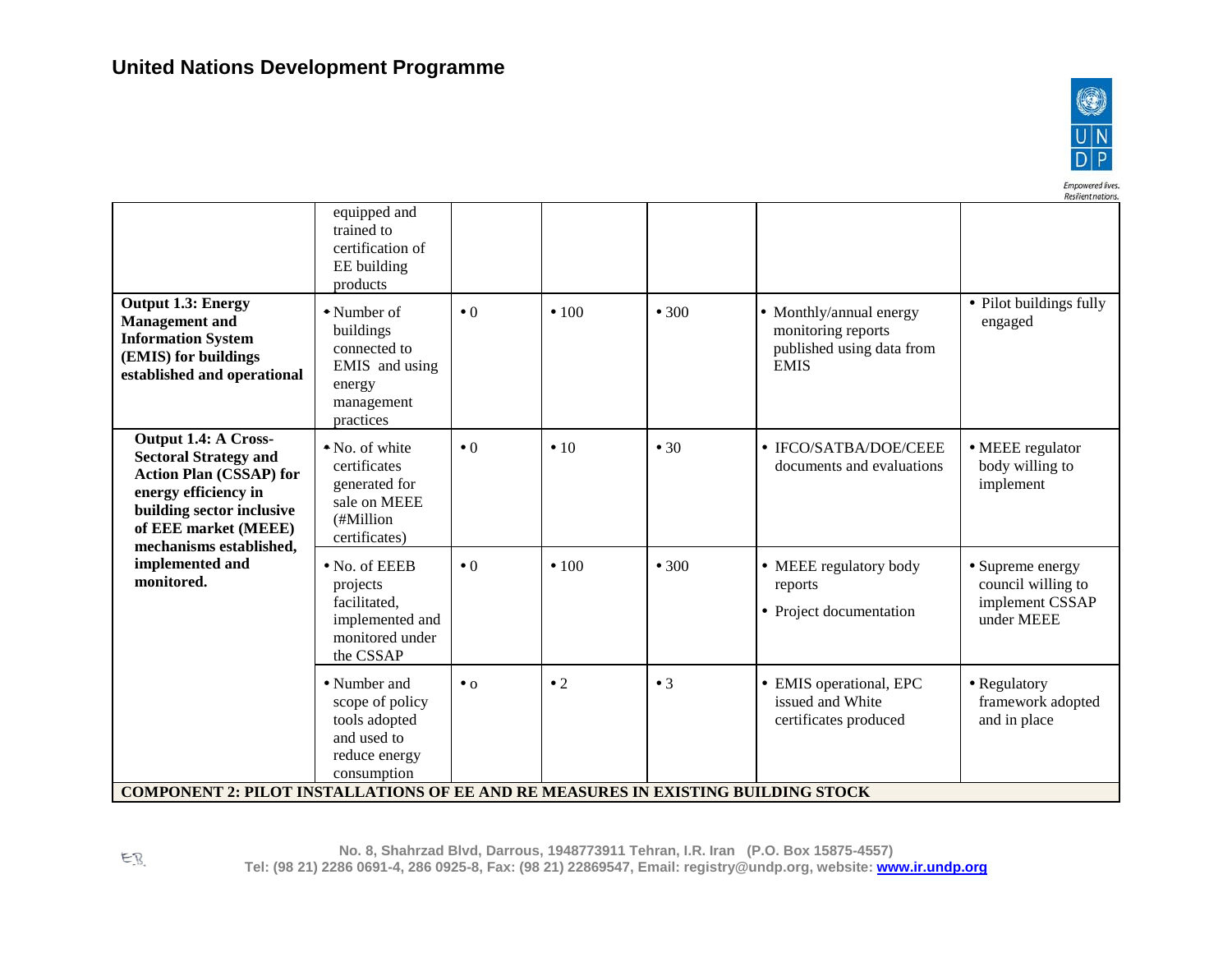

Empowered lives.

Resilient nations. **Outcome 2: Improved**  • CO<sub>2</sub> emission • Some  $\cdot$  1 Mton CO<sub>2</sub> • MRV procedure • 330 Kton • Ouantitative assessment of CO2 emission implemented by **heating systems and**  reduction from  $CO<sub>2</sub>$  emission buildings energy **integration of SWH**  emission reductions MEEE implemented reductions performance improvement **systems in privately**  EE pilot projects reductions cumulatively cumulatively PDST/GEF/UNDP through M&V procedures **owned residential**  at demo (not from pilots in fund completely from pilots in by independent evaluation **buildings and**  buildings attributed existing mobilize existing expert/companies **government-owned**  to the buildings (Up buildings (Up **buildings.** project) to 10 years to 10 years after project after project completion) completion) • Number of new  $\bullet$  0 • Co-financing for  $\bullet$  3  $\bullet$  6  $\bullet$  Investment grade energy IGEA secured and technologies audit (IGEA) reports adopted and paid scaled up that support more efficient energy use • MRV procedure • Amount of  $CO<sub>2</sub>$  $\bullet$  0 • 50 kt CO2  $\parallel \cdot 100 \text{ kt }$ CO2  $\parallel \cdot 0$  Quantitative assessment of equivalent implemented by energy performance of mitigated and MEEE buildings through M&V • PDST/GEF/UNDP energy procedures by independent fund completely efficiency/ evaluation achieved with a mobilize expert/companies focus on residential sector **Output 2.1: Business**  • MPO accept the  $\bullet$  0  $\bullet$  1  $\bullet$  1 • No. of successful • Project documentation ESCO business **model for installation of**  ESCO business **SWH systems and their**  • PSC Approval model.model-designed, **integration with other**  engineered, **building energy**  installed, **conservation measures**  operated and **successfully piloted** maintained EEEB demo projects

**No. 8, Shahrzad Blvd, Darrous, 1948773911 Tehran, I.R. Iran (P.O. Box 15875-4557)**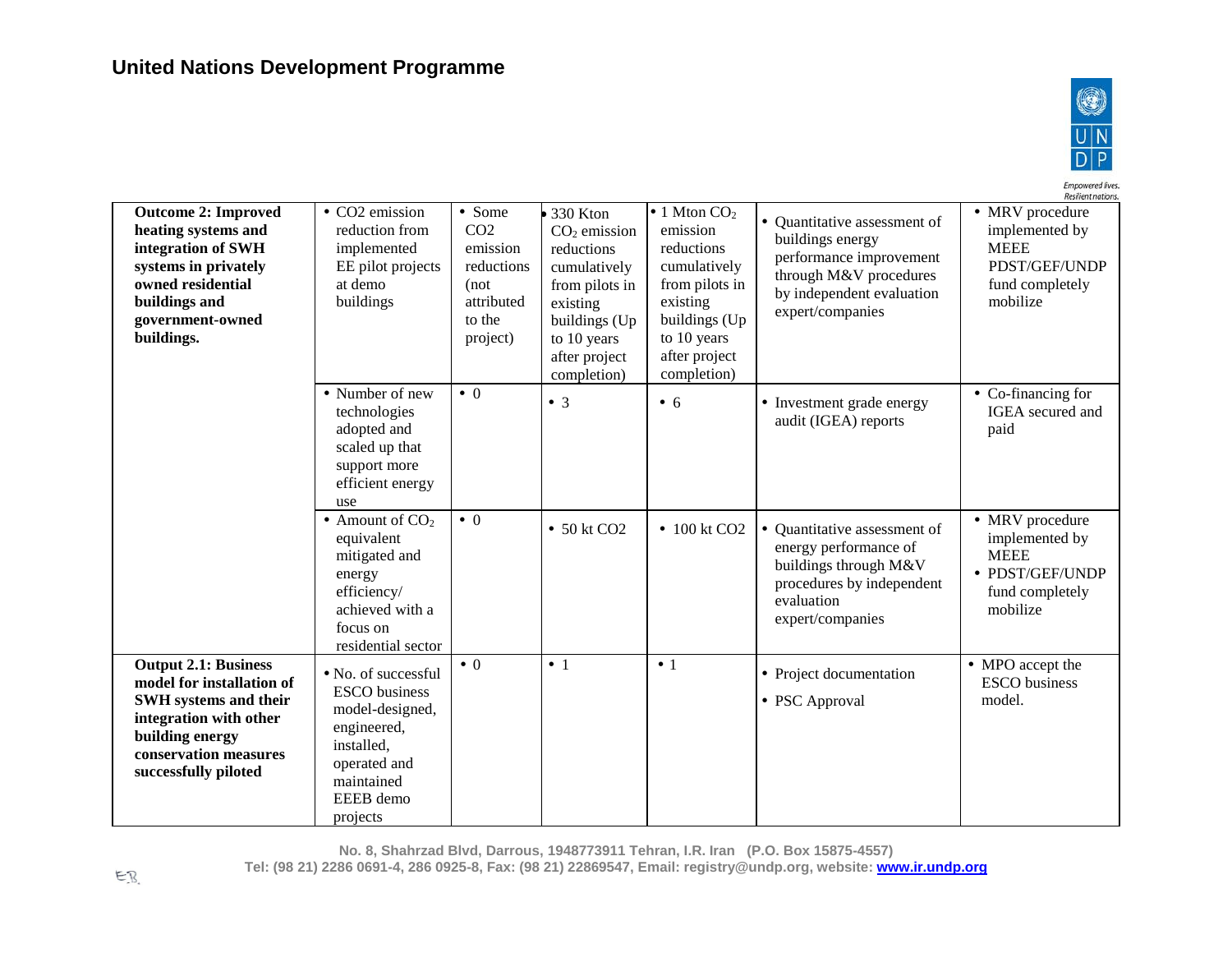

Empowered lives.<br>Resilient nations.

| <b>Output 2.2: Approved</b><br>follow-up actions for the<br>widespread application of<br>completed demonstration<br>projects showcasing<br>successful applications of<br><b>EEEB</b> technologies<br>(including SWH),<br>techniques and practices | $\bullet$ No of<br>demonstration<br>pilot of heating-<br>cooling<br>insulation<br>building with an<br>integrated fossil-<br>base and<br>renewable<br>energy system<br>consists of<br>CCHP, BEMS<br>and SWH<br>technologies<br>• No. of buildings<br>completed and<br>operational pilot<br>projects<br>• No. of policy<br>for scaling up<br>and replicate<br>demonstration<br>projects is in | $\bullet$ 0<br>$\bullet$ 0<br>$\bullet$ 0 | $\bullet$ 4<br>$\cdot$ 100<br>$\bullet$ 0 | • 8<br>• 300<br>$\bullet$ 1 | • PSC Approval<br>• Site Visit<br>• Project Documentation<br>• Site Visit<br>• CEEE&PDST adopted<br>document | <b>UCSULCUL LIMITATIS</b><br>• CEEE, SERI and<br><b>SUT</b> facilitation<br>• Host buildings<br>continuously<br>support demo<br>• Host buildings<br>continuously<br>support demo |
|---------------------------------------------------------------------------------------------------------------------------------------------------------------------------------------------------------------------------------------------------|---------------------------------------------------------------------------------------------------------------------------------------------------------------------------------------------------------------------------------------------------------------------------------------------------------------------------------------------------------------------------------------------|-------------------------------------------|-------------------------------------------|-----------------------------|--------------------------------------------------------------------------------------------------------------|----------------------------------------------------------------------------------------------------------------------------------------------------------------------------------|
| in the residential and<br>non-residential buildings<br>in Iran                                                                                                                                                                                    | place                                                                                                                                                                                                                                                                                                                                                                                       |                                           |                                           |                             |                                                                                                              |                                                                                                                                                                                  |
| <b>Output 2.3: Developed</b><br>and disseminated<br>technical guidelines and<br>training materials based<br>on the results and<br>evaluation of EEEB<br>demonstrations.                                                                           | • No. of EEEB<br>guidebooks and<br>training materials<br>developed and<br>disseminated                                                                                                                                                                                                                                                                                                      | $\bullet$ 0                               | $\bullet$ 4                               | $\bullet$ 10                | • Project documentation<br>• Pilot training program plan<br>• Published training material                    | • Willing<br>stakeholder<br>participation                                                                                                                                        |

**COMPONENT 3: IMPLEMENTATION OF MARKET TRANSFORMATION STRATEGIES**

**No. 8, Shahrzad Blvd, Darrous, 1948773911 Tehran, I.R. Iran (P.O. Box 15875-4557) Tel: (98 21) 2286 0691-4, 286 0925-8, Fax: (98 21) 22869547, Email: registry@undp.org, website[: www.ir.undp.org](http://www.ir.undp.org/)**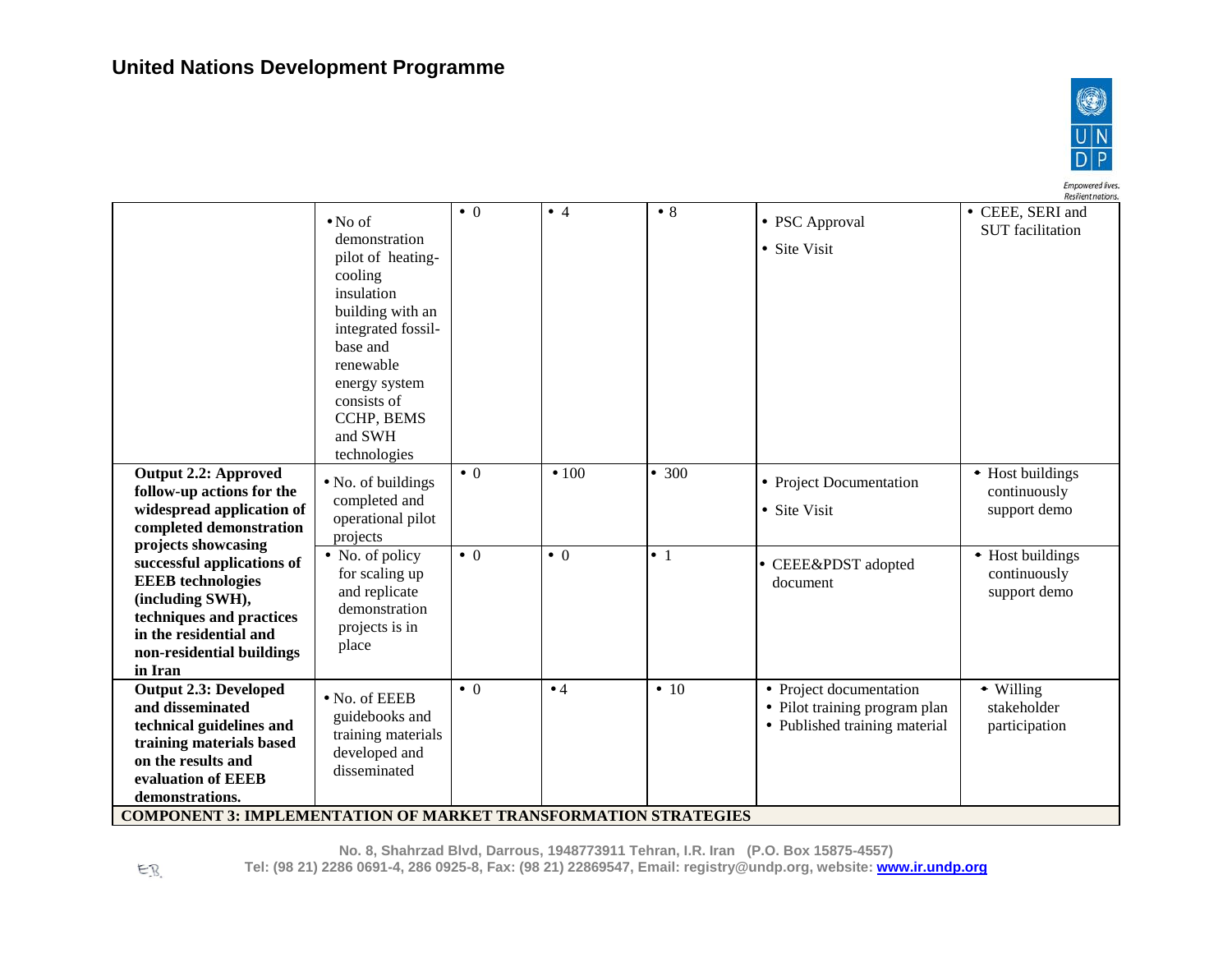delivered



Resilient nations. **OUTCOME 3: MEEE**  • No. of Training • 0 • 1 Project documentation Sufficient domestic • 1 **PROMOTING ESCOS**  centers for • Site visit demand to meet **TO NATIONWIDE**  EEEB supply **TRANSFORMATION**  practitioners **OF CONSTRUCTION**  established. **TECHNIQUES FOR A**   $\bullet$  2 • Number of new • 0 Project documentation on Willing stakeholder • 1 **THERMALLY**  partnerships for partnership with Iran energy participation **INSULATED**  EE policy exchange, IFCO, SATBA, **BUILDING SHELL**  implementation DOE **AND REDUCED HEATING LOADS AS WELL AS IMPROVED BEHAVIOUR AND ATTITUDE OF BUILDING OWNERS AND ADMINISTRATORS TOWARDS ENERGY USE IN BUILDINGS** • Project documentation **Output 3.1: Operational**  • Training materials • Sufficient demand • Developed  $\bullet 0$   $\bullet 1$   $\bullet 1$ **and continuing capacity**  training program for training **development programs,**  in place **and local EEEB**   $\bullet$  0  $\bullet$  5  $\bullet$  10  $\bullet$  Project documentation **accredited professionals.** • Number of MEEE established ESCO and operational companies engaged in White certificate model implementation  $\bullet$  0  $\bullet$  10  $\bullet$  20  $\bullet$  Project documentation • Number of Participants • Training materials training courses motivated to attend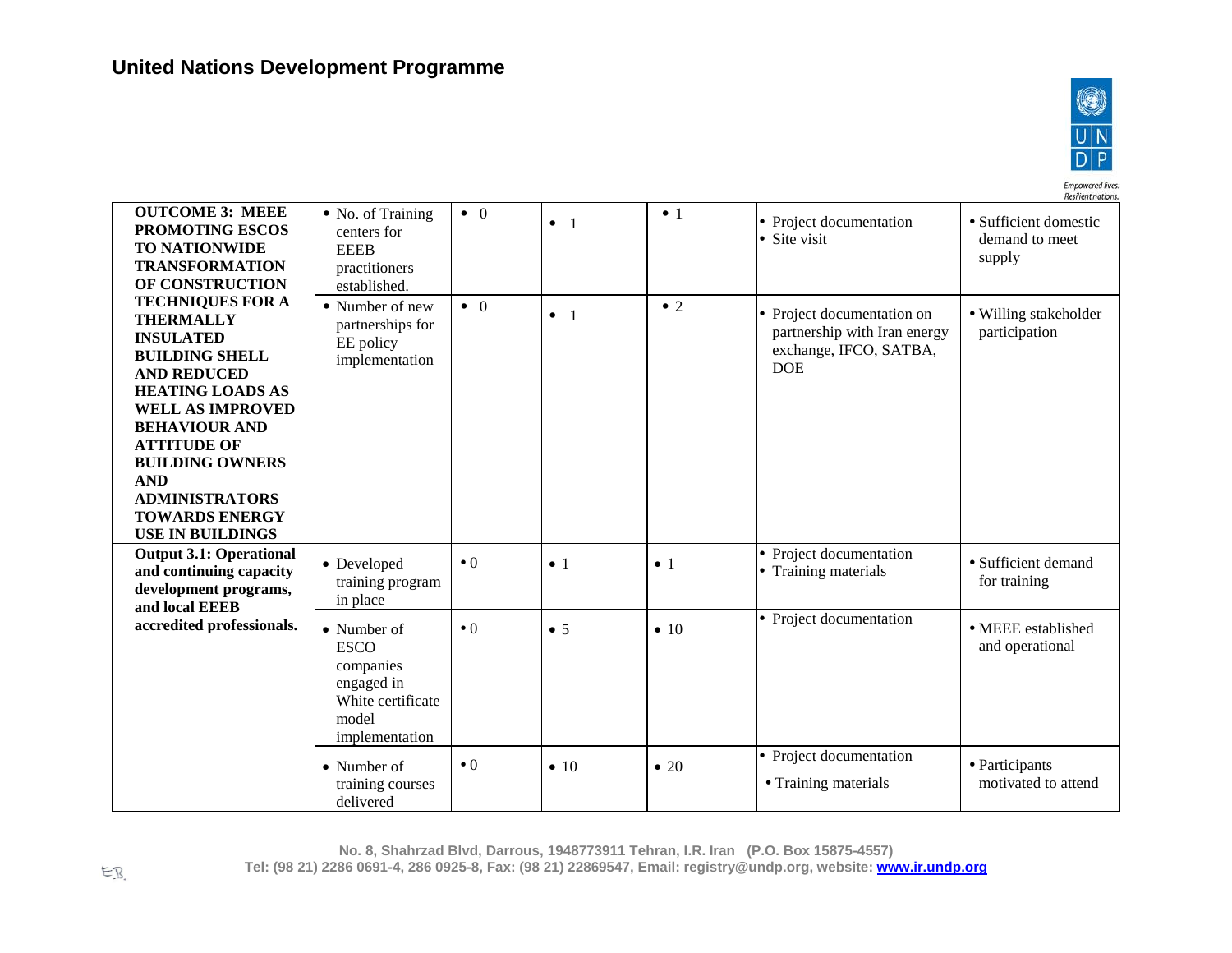

Resilient nations. **Output 3.2: Continuing**  • Nationwide awareness  $\bullet$ Unknown  $\bullet$ Public • Ability to resource Level of public • Public **public awareness-raising**  campaigns implemented for the campaign and its awareness awareness awareness **program on EEEB**  at least two years and local evaluation about EEB in doubled. tripled. **developed and**  campaigns implemented for different target **implemented.** at least one year by end of group project • No. of public •0  $\bullet$  2  $\bullet$  5  $\bullet$  Project documentation  $\bullet$  Sufficient financial awareness resources campaigns about EB EEB for different target groups • Number of  $\bullet$  0  $\bullet$  2  $\bullet$  3  $\bullet$  Project documentation  $\bullet$  Willing stakeholder NGOs engaged participation in promoting sustainable energy use to households **Output 3.3: Sustainable**   $\bullet$  0  $\bullet$  1  $\bullet$  2  $\bullet$  Documentation of the • FIs support the No. of **financial schemes for**  established and designed financing funding and **EEEB established and**  operational scheme, including implementation of **are functional.**  financial implementation financing schemes schemes mechanisms, and rules & for EEEB projects regulations No. of local and • 0  $\vert \cdot \vert$   $\vert \cdot \vert$   $\vert \cdot \vert$   $\vert \cdot \vert$   $\vert$   $\vert$   $\vert$  Signed agreements • Financing entities international between financing becomes interested in financial institution and CEEE venturing on EEEB institutions projects providing financing for EEEB project **COMPONENT4:PROJECT MANAGEMENT UNIT**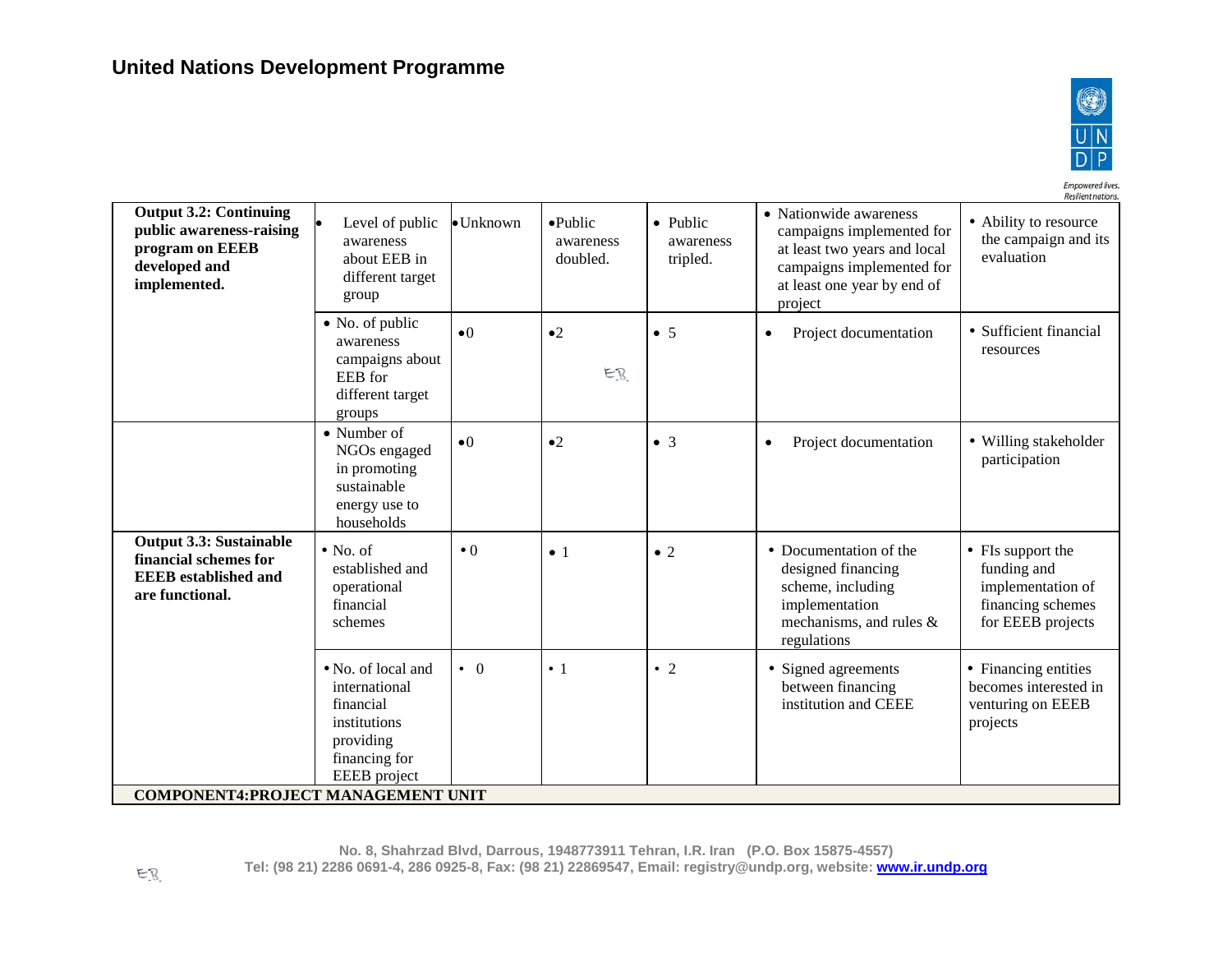

Empowered lives.<br>Resilient nations.

| <b>OUTCOME 4:</b><br><b>PROJECT STRATEGY</b><br><b>UNDERTAKING</b><br><b>PLANNED OUTPUTS</b><br>AND ACTIVITIES AND | • Project<br>implementation<br>progress<br>percentage                 | $\bullet$ 0 | $\cdot\ 40\%$ | $.100\%$     | • Midterm and final<br>evaluation based on project<br>deliverables | • MEEE established<br>by midterm of<br>project                                                                     |
|--------------------------------------------------------------------------------------------------------------------|-----------------------------------------------------------------------|-------------|---------------|--------------|--------------------------------------------------------------------|--------------------------------------------------------------------------------------------------------------------|
| <b>FINANCIAL</b><br><b>RESOURCES FULLY</b><br><b>ACHIEVED.</b>                                                     | • Government<br><b>Budget</b><br>allocation<br>percentage<br>achieved | $\cdot$ 0   | 30%           | $\cdot$ 100% | • Midterm and final<br>evaluation based on project<br>deliverables | • PDST acceptance of<br>ESCO <sub>s</sub> and<br>Knowledge-based<br>companies to<br>allocate financial<br>resource |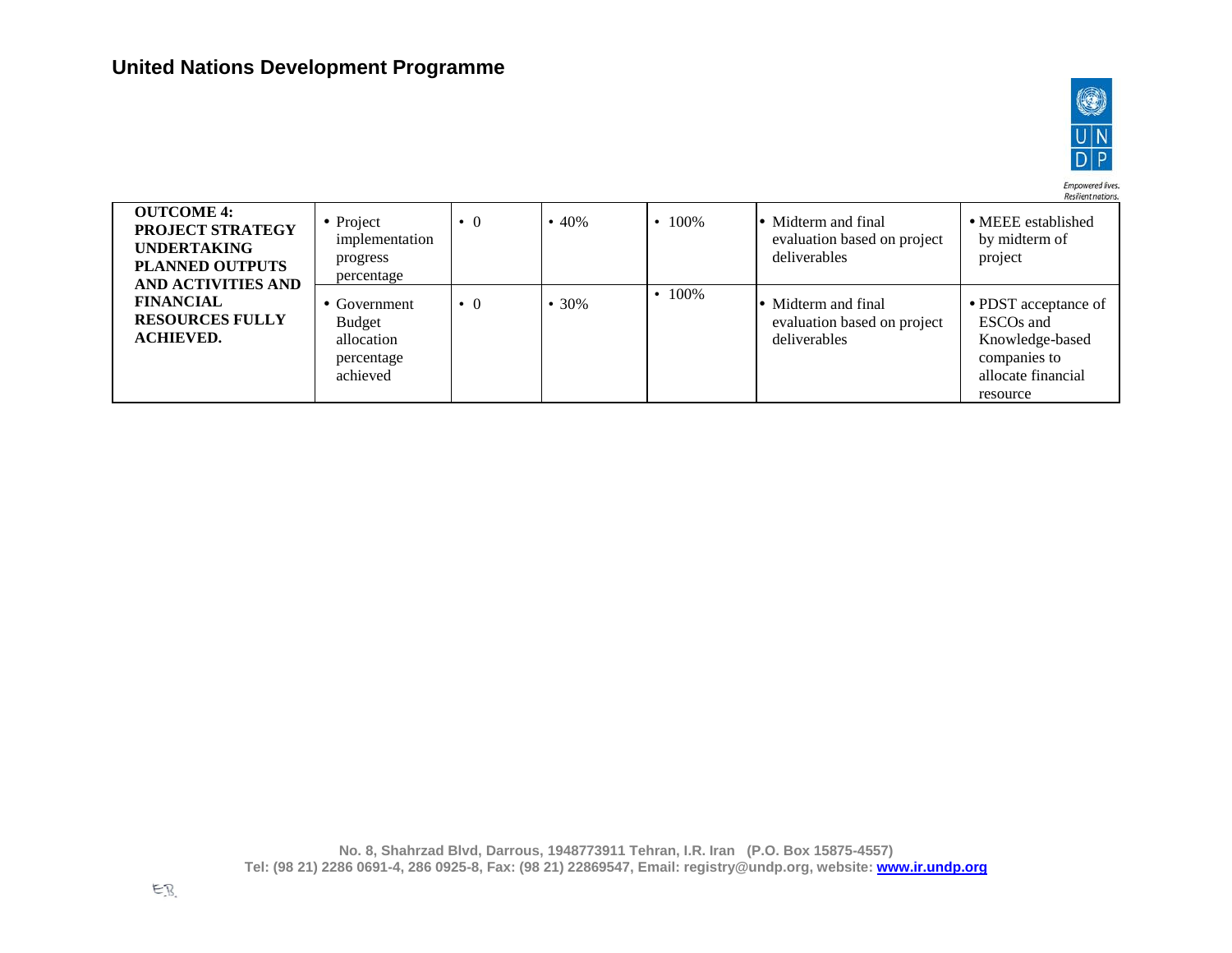

# <span id="page-19-0"></span>**ANNEX B: LIST OF DOCUMENTS TO BE REVIEWED BY THE EVALUATORS**

- Project Original Document, Logframe
- UNDP Environmental and Social Screening results
- Project Inception Report
- Strategic Results Framework (and proposed revision of the SRF)
- All Project Implementation Reports (PIR's)
- Quarterly progress reports and work plans of the various implementation task teams
- Audit reports
- Finalized GEF4 focal area Tracking Tools at CEO endorsement and midterm (fill in specific TTs for this project's focal area)
- Capacity Development Scorecard
- All technical reports and plans produced by the project
- Oversight mission reports
- All monitoring reports prepared by the project
- Financial and Administration guidelines used by Project Team

The following documents will also be available:

- Project operational guidelines, manuals and systems
- UNDP country/countries programme document(s)
- Minutes of the Project Steering Committee and other meetings
- Project site location maps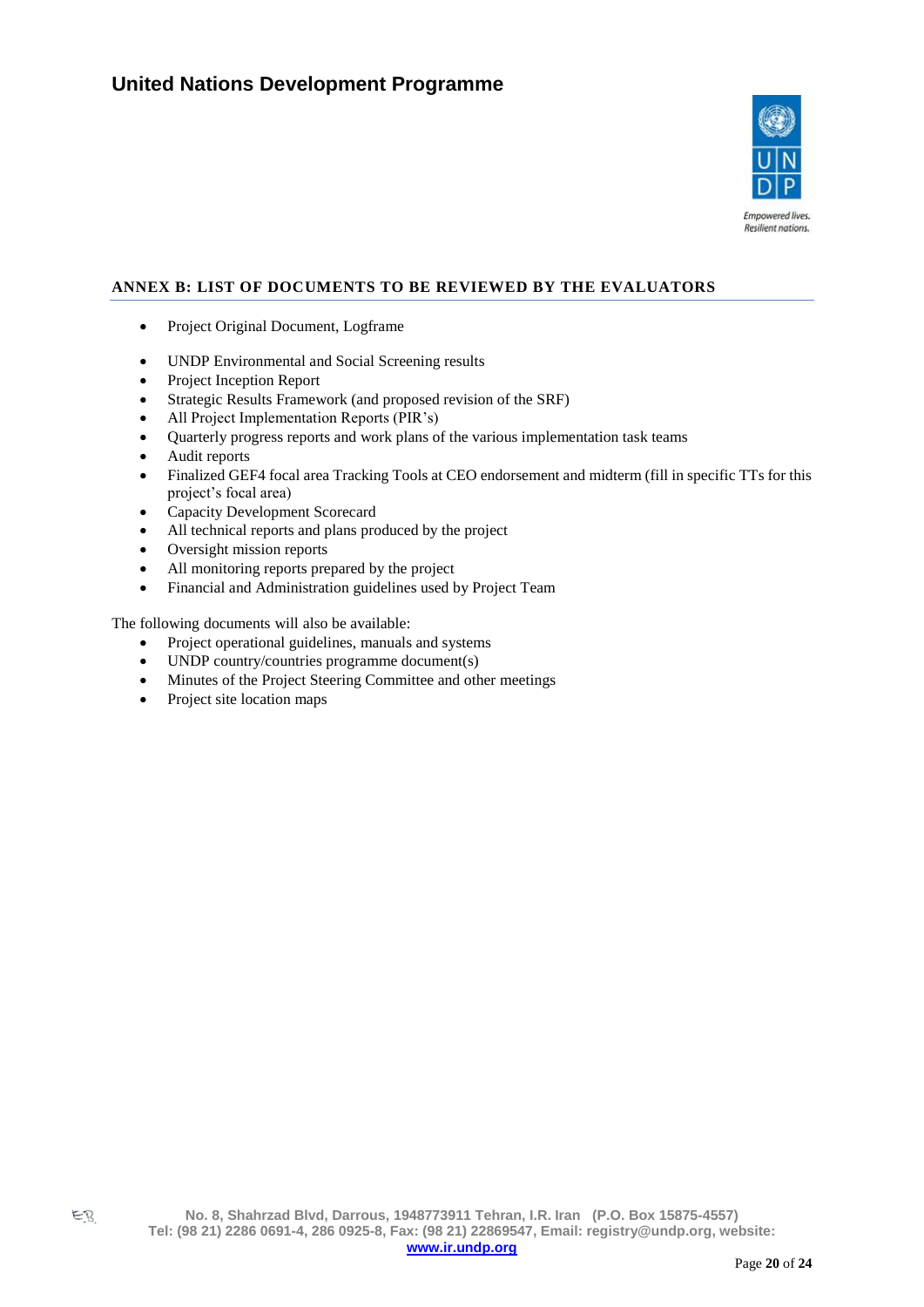

# **ANNEX C: EVALUATION CONSULTANT CODE OF CONDUCT AND AGREEMENT FORM**

#### **Evaluators:**

- 1. Must present information that is complete and fair in its assessment of strengths and weaknesses so that decisions or actions taken are well founded.
- 2. Must disclose the full set of evaluation findings along with information on their limitations and have this accessible to all affected by the evaluation with expressed legal rights to receive results.
- 3. Should protect the anonymity and confidentiality of individual informants. They should provide maximum notice, minimize demands on time, and respect people's right not to engage. Evaluators must respect people's right to provide information in confidence, and must ensure that sensitive information cannot be traced to its source. Evaluators are not expected to evaluate individuals, and must balance an evaluation of management functions with this general principle.
- 4. Sometimes uncover evidence of wrongdoing while conducting evaluations. Such cases must be reported discreetly to the appropriate investigative body. Evaluators should consult with other relevant oversight entities when there is any doubt about if and how issues should be reported.
- 5. Should be sensitive to beliefs, manners and customs and act with integrity and honesty in their relations with all stakeholders. In line with the UN Universal Declaration of Human Rights, evaluators must be sensitive to and address issues of discrimination and gender equality. They should avoid offending the dignity and self-respect of those persons with whom they come in contact in the course of the evaluation. Knowing that evaluation might negatively affect the interests of some stakeholders, evaluators should conduct the evaluation and communicate its purpose and results in a way that clearly respects the stakeholders' dignity and self-worth.
- 6. Are responsible for their performance and their product(s). They are responsible for the clear, accurate and fair written and/or oral presentation of study imitations, findings and recommendations.
- 7. Should reflect sound accounting procedures and be prudent in using the resources of the evaluation.

# **Evaluation Consultant Agreement Form<sup>12</sup>**

#### **Agreement to abide by the Code of Conduct for Evaluation in the UN System**

Name of Consultant: \_\_

**Name of Consultancy Organization** (where relevant)**:** \_\_\_\_\_\_\_\_\_\_\_\_\_\_\_\_\_\_\_\_\_\_\_\_

**I confirm that I have received and understood and will abide by the United Nations Code of Conduct for Evaluation.** 

Signed at *place* on *date*

Signature:

<sup>12</sup>www.unevaluation.org/unegcodeofconduct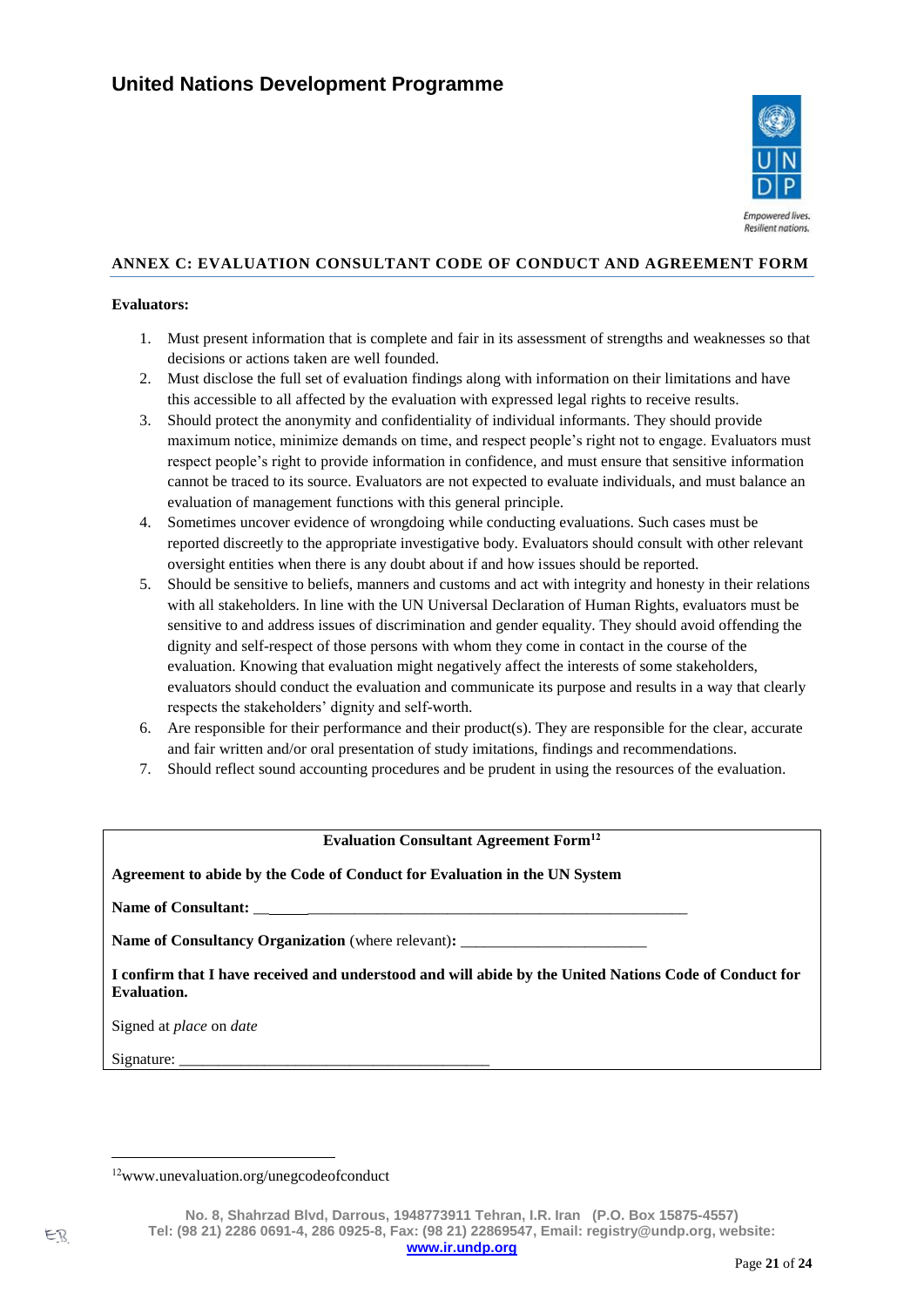

## **ANNEX D: GUIDELINES ON CONTENTS FOR THE MIDTERM REVIEW REPORT** 13

- i. Basic Report Information (for opening page or title page)
	- Title of UNDP supported GEF financed project
		- UNDP PIMS# and GEF project ID#
		- MTR time frame and date of MTR report
		- Region and countries included in the project
		- GEF Operational Focal Area/Strategic Program
		- Executing Agency/Implementing Partner and other project partners
		- MTR team members
		- Acknowledgements
- ii. Table of Contents
- iii. Acronyms and Abbreviations
- 1. Executive Summary (3-5 pages)
	- Project Information Table
	- Project Description (brief)
	- Project Progress Summary (between 200-500 words)
	- MTR Ratings & Achievement Summary Table
	- Concise summary of conclusions
	- Recommendation Summary Table
- 2. Introduction (2-3 pages)
	- Purpose of the MTR and objectives
	- Scope & Methodology: principles of design and execution of the MTR, MTR approach and data collection methods, limitations to the MTR
	- Structure of the MTR report
- 3. Project Description and Background Context (3-5 pages)
	- Development context: environmental, socio-economic, institutional, and policy factors relevant to the project objective and scope
	- Problems that the project sought to address: threats and barriers targeted
	- Project Description and Strategy: objective, outcomes and expected results, description of field sites (if any)
	- Project Implementation Arrangements: short description of the Project Board, key implementing partner arrangements, etc.
	- Project timing and milestones
	- Main stakeholders: summary list
- 4. Findings (12-14 pages)
	- 4.1 Project Strategy
		- Project Design
		- Results Framework/Logframe
	- 4.2 Progress Towards Results
		- Progress towards outcomes analysis
		- Remaining barriers to achieving the project objective
	- 4.3 Project Implementation and Adaptive Management
		- Management Arrangements
		- Work planning
		- Finance and co-finance
		- Project-level monitoring and evaluation systems
		- Stakeholder engagement

**Tel: (98 21) 2286 0691-4, 286 0925-8, Fax: (98 21) 22869547, Email: registry@undp.org, website:** 

<sup>&</sup>lt;sup>13</sup> The Report length should not exceed  $40$  pages in total (not including annexes).

**No. 8, Shahrzad Blvd, Darrous, 1948773911 Tehran, I.R. Iran (P.O. Box 15875-4557)**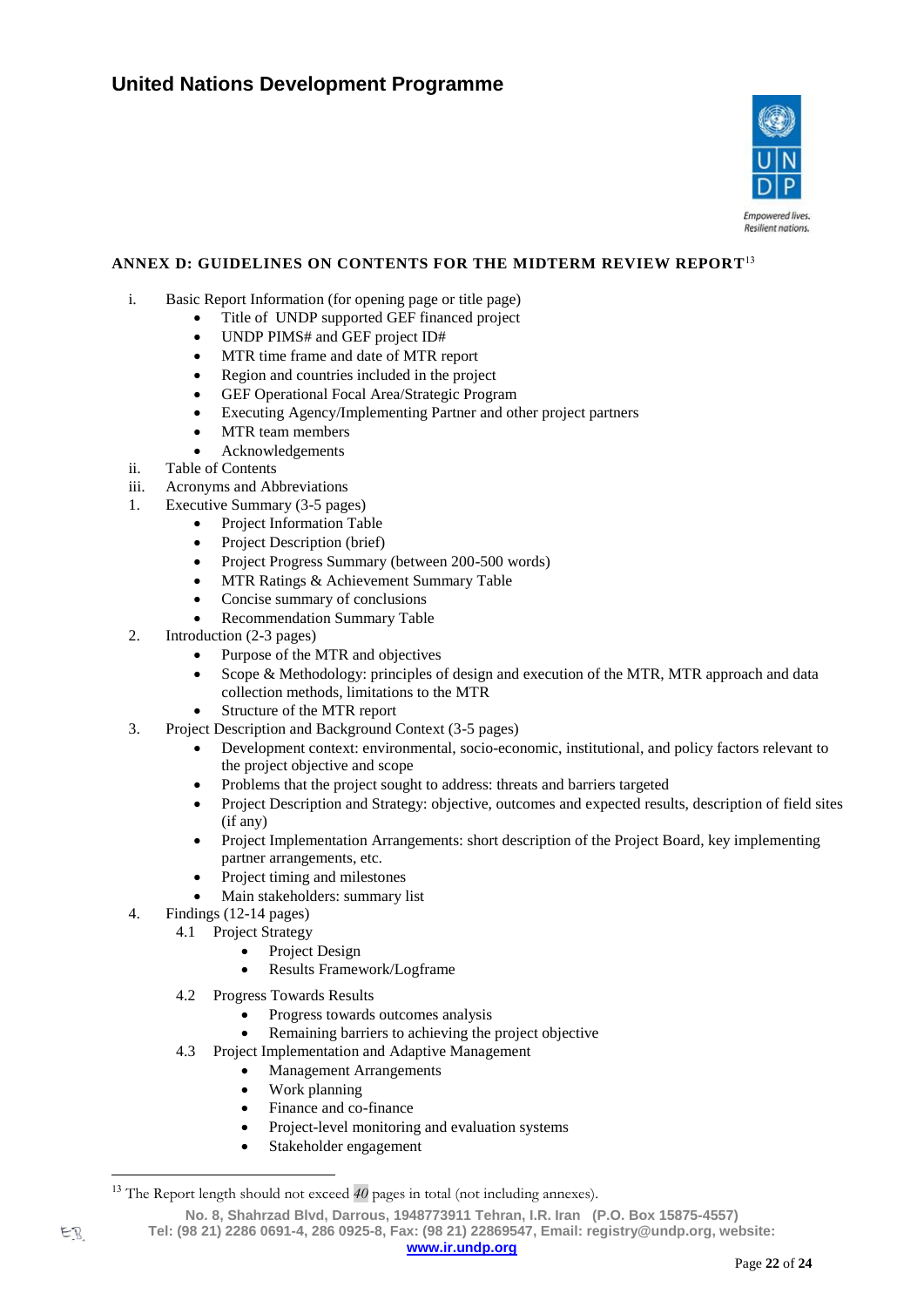

**Empowered lives** Resilient nations.

- **Reporting**
- **Communications**
- 4.4 Sustainability
	- Financial risks to sustainability
	- Socio-economic to sustainability
	- Institutional framework and governance risks to sustainability
	- Environmental risks to sustainability
- 5. Conclusions and Recommendations (4-6 pages)
	- 5.1 Conclusions
		- Comprehensive and balanced statements (that are evidence-based and connected to the MTR's findings) which highlight the strengths, weaknesses and results of the project
	- 5.2 Recommendations
		- Corrective actions for the design, implementation, monitoring and evaluation of the project
		- Actions to follow up or reinforce initial benefits from the project
		- Proposals for future directions underlining main objectives
- 6. Annexes
	- MTR ToR (excluding ToR annexes)
	- MTR evaluative matrix (evaluation criteria with key questions, indicators, sources of data, and methodology)
	- Example Questionnaire or Interview Guide used for data collection
	- Ratings Scales
	- MTR mission itinerary
	- List of persons interviewed
	- List of documents reviewed
	- Co-financing table (if not previously included in the body of the report)
	- Signed UNEG Code of Conduct form
	- Signed MTR final report clearance form (Annex G)
	- Annexed in a separate file: Audit trail from received comments on draft MTR report
	- Annexed in a separate file: Relevant midterm tracking tools (METT, FSC, Capacity scorecard, etc.)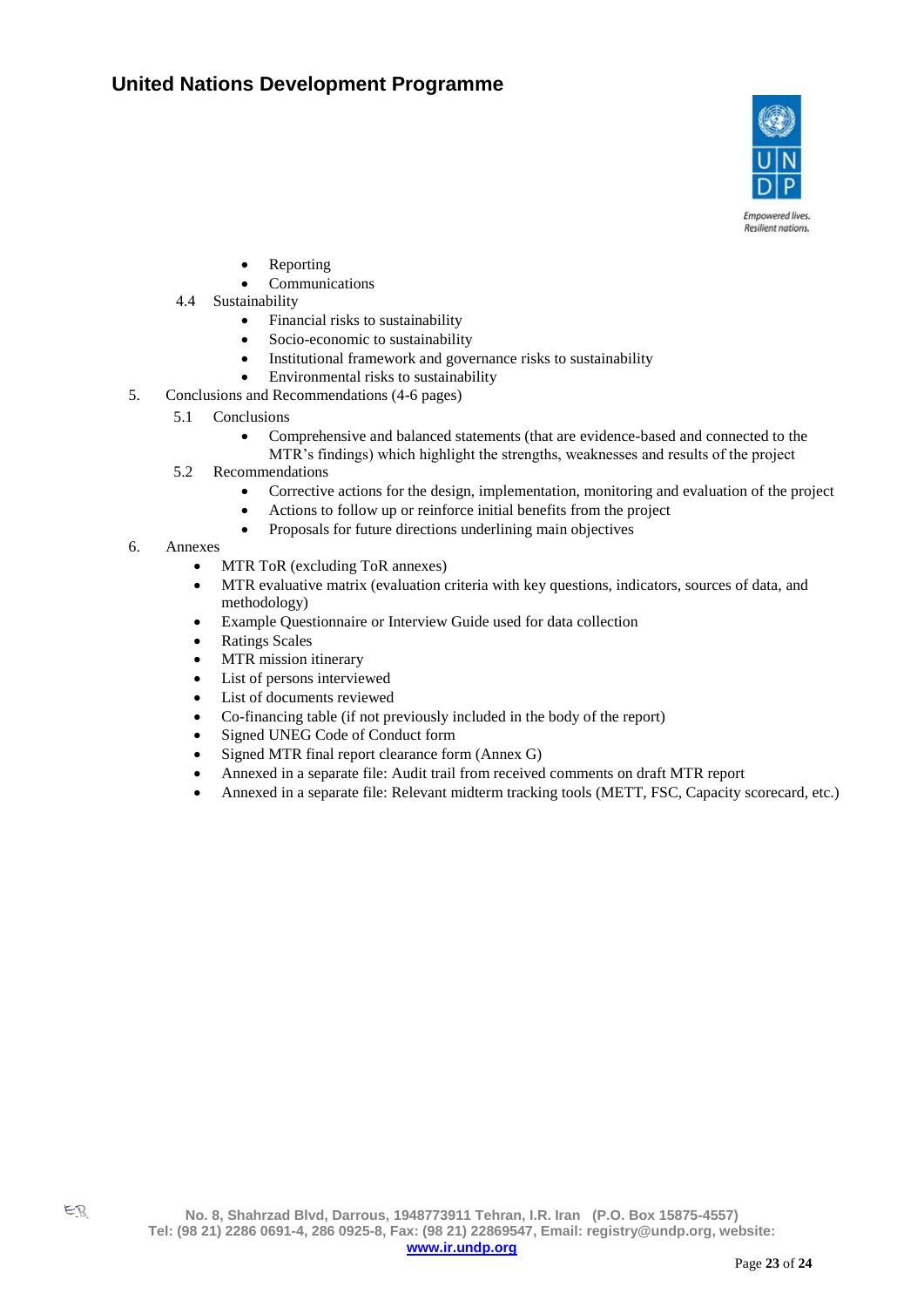

# **ANNEX G: EVALUATION REPORT CLEARANCE FORM**

*(to be completed by CO and UNDP GEF Technical Adviser based in the region and included in the final document)*

| Evaluation Report Reviewed and Cleared by<br><b>UNDP Country Office</b> |       |  |
|-------------------------------------------------------------------------|-------|--|
|                                                                         | Date: |  |
| UNDP GEF RTA                                                            |       |  |
|                                                                         | Date: |  |
|                                                                         |       |  |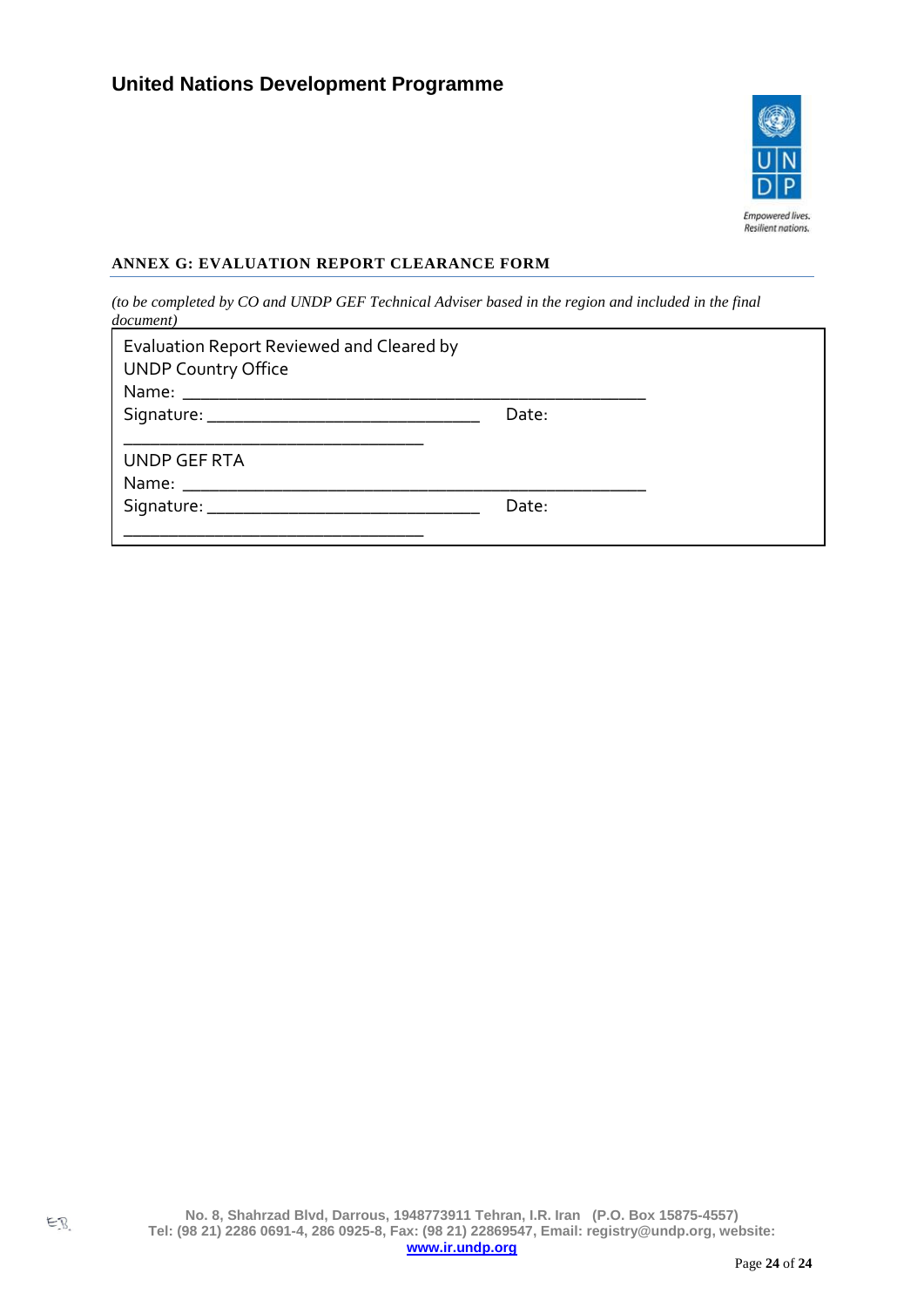

#### **Annex II GENERAL CONDITIONS OF CONTRACTS FOR THE SERVICE OF INDIVIDUAL CONTRACTORS**

**1. LEGAL STATUS:** The Individual contractor shall have the legal status of an independent contractor vis-àvis the United Nations Development Programme (UNDP), and shall not be regarded, for any purposes, as being either a "staff member" of UNDP, under the UN Staff Regulations and Rules, or an "official" of UNDP, for purposes of the Convention on the Privileges and Immunities of the United Nations, adopted by the General Assembly of the United Nations on 13 February 1946. Accordingly, nothing within or relating to the Contract shall establish the relationship of employer and employee, or of principal and agent, between UNDP and the Individual contractor. The officials, representatives, employees or subcontractors of UNDP and of the Individual contractor, if any, shall not be considered in any respect as being the employees or agents of the other, and UNDP and the Individual contractor shall be solely responsible for all claims arising out of or relating to their engagement of such persons or entities.

**2. STANDARDS OF CONDUCT:** In General: The Individual contractor shall neither seek nor accept instructions from any authority external to UNDP in connection with the performance of his or her obligations under the Contract. Should any authority external to UNDP seek to impose any instructions regarding the Individual contractor's performance under the Contract, the Individual contractor shall promptly notify UNDP and shall provide all reasonable assistance required by UNDP. The Individual contractor shall not take any action in respect of his or her performance of the Contract or otherwise related to his or her obligations under the Contract that may adversely affect the interests of UNDP. The Individual contractor shall perform his or her obligations under the Contract with the fullest regard to the interests of UNDP. The Individual contractor warrants that she or he has not and shall not offer any direct or indirect benefit arising from or related to the performance of the Contract or the award thereof to any representative, official, employee or other agent of UNDP. The Individual contractor shall comply with all laws, ordinances, rules and regulations bearing upon the performance of his or her obligations under the Contract. In the performance of the Contract the Individual contractor shall comply with the standards of conduct set in the Secretary General's Bulletin ST/SGB/2002/9 of 18 June 2002, entitled "Regulations Governing the Status, Basic Rights and Duties of Officials other than Secretariat Officials, and Expert on Mission". The Individual contractor must comply with all security directives issued by UNDP.

**Prohibition of Sexual Exploitation and Abuse**: In the performance of the Contract, the Individual contractor shall comply with the standards of conduct set forth in the Secretary-General's bulletin ST/SGB/2003/13 of 9 October 2003, concerning "Special measures for protection from sexual exploitation and sexual abuse". In particular, the Individual contractor shall not engage in any conduct that would constitute sexual exploitation or sexual abuse, as defined in that bulletin.

The Individual contractor acknowledges and agrees that any breach of any of the provisions hereof shall constitute a breach of an essential term of the Contract, and, in addition to any other legal rights or remedies available to any person, shall give rise to grounds for suspension or termination of the Contract. In addition, nothing herein shall limit the right of UNDP to refer any alleged breach of the foregoing standards of conduct or any other terms of the Contract to the relevant national authorities for appropriate legal action.

3. **TITLE RIGHTS, COPYRIGHTS, PATENTS AND OTHER PROPRIETARY RIGHTS:** Title to any equipment and supplies that may be furnished by UNDP to the Individual contractor for the performance of any obligations under the Contract shall rest with UNDP, and any such equipment and supplies shall be returned to UNDP at the conclusion of the Contract or when no longer needed by the Individual contractor. Such equipment and supplies, when returned to UNDP, shall be in the same condition as when delivered to the Individual contractor, subject to normal wear and tear, and the Individual contractor shall be liable to compensate UNDP for any damage or degradation of the equipment and supplies that is beyond normal wear and tear.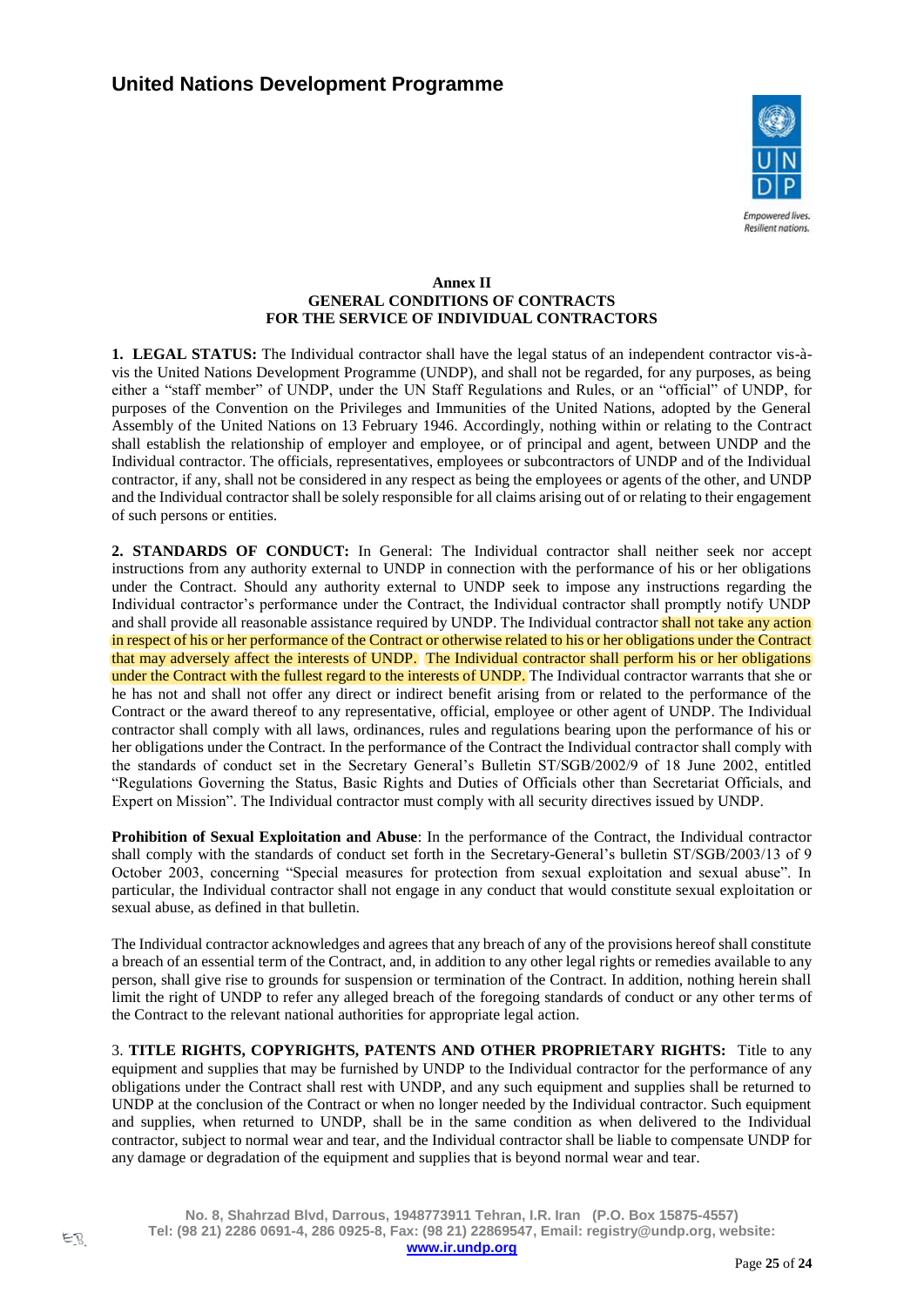

**Empowered lives. Resilient nations** 

UNDP shall be entitled to all intellectual property and other proprietary rights, including, but not limited to, patents, copyrights and trademarks, with regard to products, processes, inventions, ideas, know-how or documents and other materials which the Individual contractor has developed for UNDP under the Contract and which bear a direct relation to, or are produced or prepared or collected in consequence of, or during the course of, the performance of the Contract, and the Individual contractor acknowledges and agrees that such products, documents and other materials constitute works made for hire for UNDP. However, to the extent that any such intellectual property or other proprietary rights consist of any intellectual property or other proprietary rights of the Individual contractor: (a) that pre-existed the performance by the Individual contractor of his or her obligations under the Contract, or (b) that the Individual contractor may develop or acquire, or may have developed or acquired, independently of the performance of his or her obligations under the Contract, UNDP does not and shall not claim any ownership interest thereto, and the Individual contractor grants to UNDP a perpetual license to use such intellectual property or other proprietary right solely for the purposes of and in accordance with the requirements of the Contract. At the request of UNDP, the Individual contractor shall take all necessary steps, execute all necessary documents and generally assist in securing such proprietary rights and transferring or licensing them to UNDP in compliance with the requirements of the applicable law and of the Contract. Subject to the foregoing provisions, all maps, drawings, photographs, mosaics, plans, reports, estimates, recommendations, documents and all other data compiled by or received by the Individual contractor under the Contract shall be the property of UNDP, shall be made available for use or inspection by UNDP at reasonable times and in reasonable places, shall be treated as confidential and shall be delivered only to UNDP authorized officials on completion of services under the Contract.

4. **CONFIDENTIAL NATURE OF DOCUMENTS AND INFORMATION:** Information and data that are considered proprietary by either UNDP or the Individual contractor or that are delivered or disclosed by one of them ("Discloser") to the other ("Recipient") during the course of performance of the Contract, and that are designated as confidential ("Information"), shall be held in confidence and shall be handled as follows. The Recipient of such Information shall use the same care and discretion to avoid disclosure, publication or dissemination of the Discloser's Information as it uses with its own similar information that it does not wish to disclose, publish or disseminate, and the Recipient may otherwise use the Discloser's Information solely for the purpose for which it was disclosed. The Recipient may disclose confidential Information to any other party with the Discloser's prior written consent, as well as to the Recipient's officials, representatives, employees, subcontractors and agents who have a need to know such confidential Information solely for purposes of performing obligations under the Contract. Subject to and without any waiver of the privileges and immunities of UNDP, the Individual contractor may disclose Information to the extent required by law, *provided that* the Individual contractor will give UNDP sufficient prior notice of a request for the disclosure of Information in order to allow UNDP to have a reasonable opportunity to take protective measures or such other action as may be appropriate before any such disclosure is made. UNDP may disclose Information to the extent required pursuant to the Charter of the United Nations, resolutions or regulations of the General Assembly or its other governing bodies, or rules promulgated by the Secretary-General. The Recipient shall not be precluded from disclosing Information that is obtained by the Recipient from a third party without restriction, is disclosed by the Discloser to a third party without any obligation of confidentiality, is previously known by the Recipient, or at any time is developed by the Recipient completely independently of any disclosures hereunder. These obligations and restrictions of confidentiality shall be effective during the term of the Contract, including any extension thereof, and, unless otherwise provided in the Contract, shall remain effective following any termination of the Contract. Notwithstanding the foregoing, the Individual contractor acknowledges that UNDP may, in its sole discretion, disclose the purpose, type, scope, duration and value of the Contract, the name of the Individual contractor, and any relevant information related to the award of the Contract.

5. **TRAVEL, MEDICAL CLEARANCE AND SERVICE INCURRED DEATH, INJURY OR ILLNESS:**

If the Individual contractor is required by UNDP to travel beyond commuting distance from the Individual contractor's usual place of residence, and upon prior written agreement, such travel shall be at the expense of UNDP. Such travel shall be at economy fare when by air.

**No. 8, Shahrzad Blvd, Darrous, 1948773911 Tehran, I.R. Iran (P.O. Box 15875-4557) Tel: (98 21) 2286 0691-4, 286 0925-8, Fax: (98 21) 22869547, Email: registry@undp.org, website:**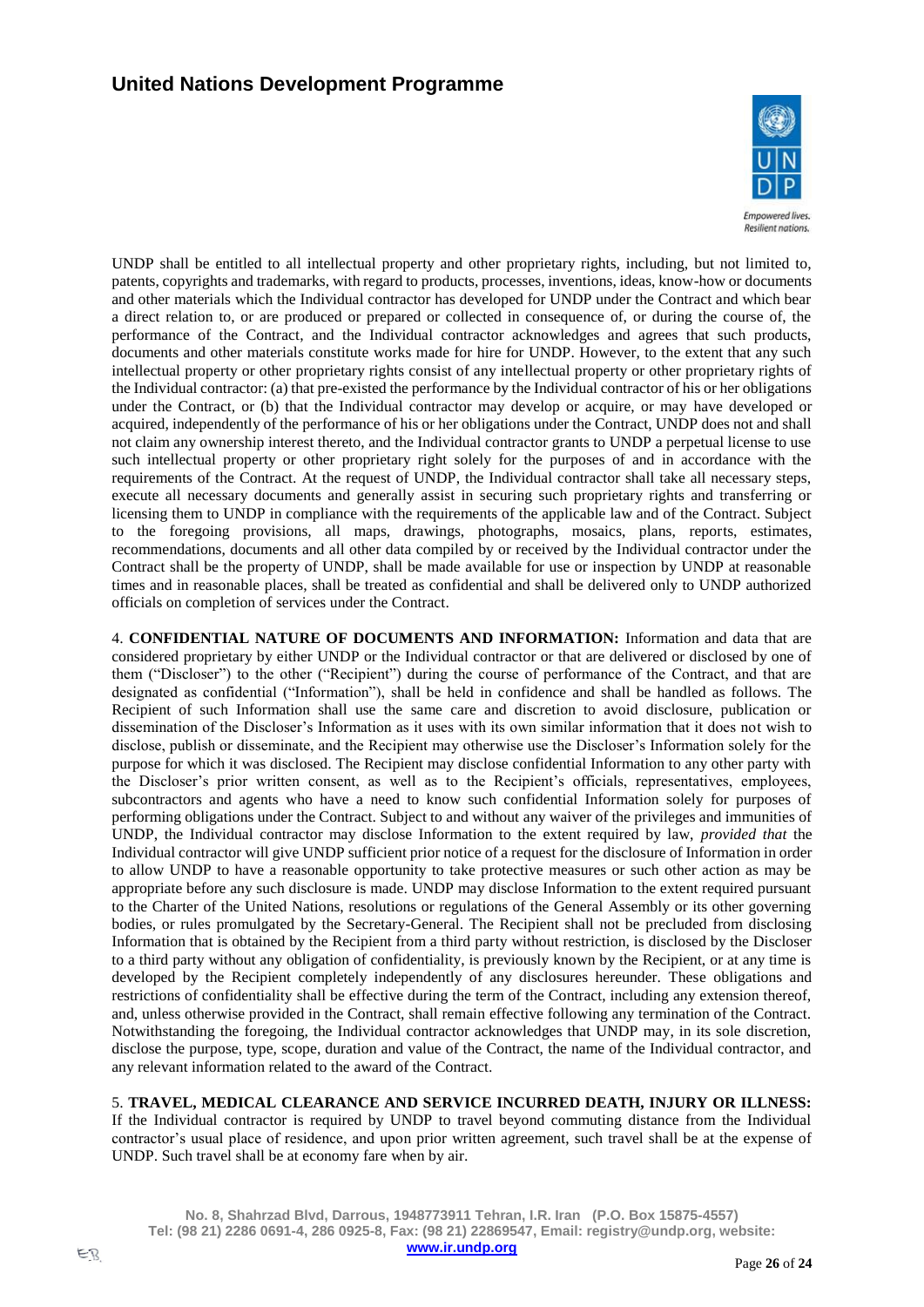

**Empowered lives Resilient nations** 

UNDP may require the Individual contractor to submit a "statement of good health" from a recognized physician prior to commencement of services in any offices or premises of UNDP, or before engaging in any travel required by UNDP, or connected with the performance of the Contract. The Individual contractor shall provide such a statement as soon as practicable following such request, and prior to engaging in any such travel, and the Individual contractor warrants the accuracy of any such statement, including, but not limited to, confirmation that the Individual contractor has been fully informed regarding the requirements for inoculations for the country or countries to which travel may be authorized.

In the event of death, injury or illness of the Individual contractor which is attributable to the performance of services on behalf of UNDP under the terms of the Contract while the Individual contractor is traveling at UNDP expense or is performing any services under the Contract in any offices or premises of UNDP, the Individual contractor or the Individual contractor's dependents, as appropriate, shall be entitled to compensation equivalent to that provided under the UNDP insurance policy, available upon request.

6. **PROHIBITION ON ASSIGNMENT; MODIFICATIONS:** The Individual contractor may not assign, delegate, transfer, pledge or make any other disposition of the Contract, of any part thereof, or of any of the rights, claims or obligations under the Contract except with the prior written authorization of UNDP, and any attempt to do so shall be null and void. The terms or conditions of any supplemental undertakings, licenses or other forms of Contract concerning any goods or services to be provided under the Contract shall not be valid and enforceable against UNDP nor in any way shall constitute a contract by UNDP thereto, unless any such undertakings, licenses or other forms of contract are the subject of a valid written undertaking by UNDP. No modification or change in the Contract shall be valid and enforceable against UNDP unless provided by means of a valid written amendment to the Contract signed by the Individual contractor and an authorized official or appropriate contracting authority of UNDP.

7. **SUBCONTRACTORS:** In the event that the Individual contractor requires the services of subcontractors to perform any obligations under the Contract, the Individual contractor shall obtain the prior written approval of UNDP for any such subcontractors. UNDP may, in its sole discretion, reject any proposed subcontractor or require such subcontractor's removal without having to give any justification therefore, and such rejection shall not entitle the Individual contractor to claim any delays in the performance, or to assert any excuses for the non-performance, of any of his or her obligations under the Contract. The Individual contractor shall be solely responsible for all services and obligations performed by his or her subcontractors. The terms of any subcontract shall be subject to, and shall be construed in a manner that is fully in accordance with, all of the terms and conditions of the Contract.

8. **USE OF NAME, EMBLEM OR OFFICIAL SEAL OF THE UNITED NATIONS**: The Individual contractor shall not advertise or otherwise make public for purposes of commercial advantage or goodwill that it has a contractual relationship with UNDP, nor shall the Individual contractor, in any manner whatsoever, use the name, emblem or official seal of UNDP, or any abbreviation of the name of UNDP, in connection with his or her business or otherwise without the written permission of UNDP.

9. **INDEMNIFICATION**: The Individual contractor shall indemnify, defend, and hold and save harmless UNDP, and its officials, agents and employees, from and against all suits, proceedings, claims, demands, losses and liability of any kind or nature, including, but not limited to, all litigation costs and expenses, attorney's fees, settlement payments and damages, based on, arising from, or relating to: (a) allegations or claims that the use by UNDP of any patented device, any copyrighted material or any other goods or services provided to UNDP for its use under the terms of the Contract, in whole or in part, separately or in combination, constitutes an infringement of any patent, copyright, trademark or other intellectual property right of any third party; or (b) any acts or omissions of the Individual contractor, or of any subcontractor or anyone directly or indirectly employed by them in the performance of the Contract, which give rise to legal liability to anyone not a party to the Contract, including, without limitation, claims and liability in the nature of a claim for workers' compensation.

10. **INSURANCE**: The Individual contractor shall pay UNDP promptly for all loss, destruction or damage to the property of UNDP caused by the Individual contractor, or of any subcontractor, or anyone directly or indirectly employed by them in the performance of the Contract. The Individual contractor shall be solely responsible for taking out and for maintaining adequate insurance required to meet any of his or her obligations under the

**No. 8, Shahrzad Blvd, Darrous, 1948773911 Tehran, I.R. Iran (P.O. Box 15875-4557) Tel: (98 21) 2286 0691-4, 286 0925-8, Fax: (98 21) 22869547, Email: registry@undp.org, website:**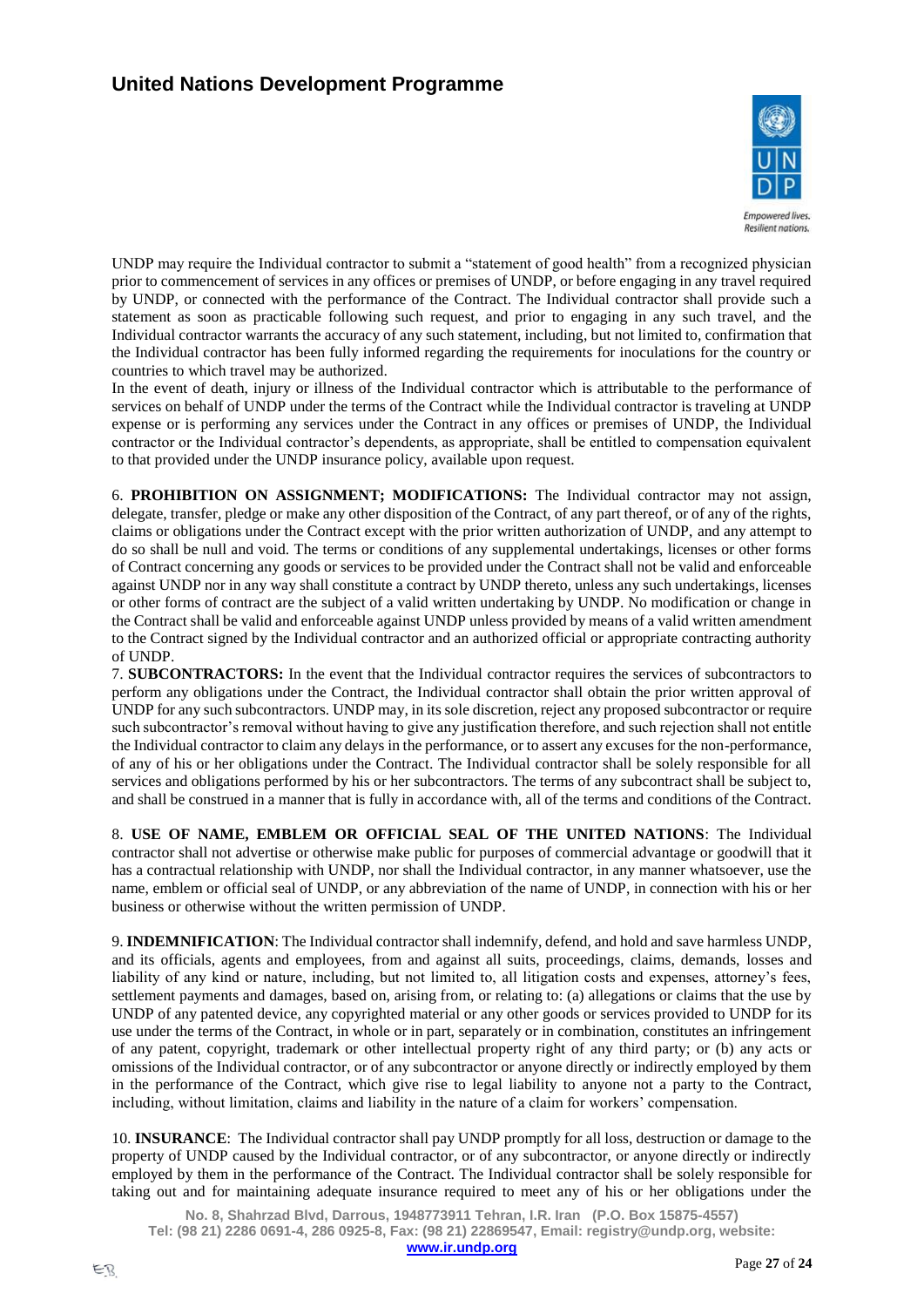

**Resilient nations** 

Contract, as well as for arranging, at the Individual contractor's sole expense, such life, health and other forms of insurance as the Individual contractor may consider to be appropriate to cover the period during which the Individual contractor provides services under the Contract. The Individual contractor acknowledges and agrees that none of the insurance arrangements the Individual contractor shall, in any way, be construed to limit the Individual contractor's liability arising under or relating to the Contract.

11. **ENCUMBRANCES AND LIENS:** The Individual contractor shall not cause or permit any lien, attachment or other encumbrance by any person to be placed on file or to remain on file in any public office or on file with UNDP against any monies due to the Individual contractor or to become due for any work donor or against any goods supplied or materials furnished under the Contract, or by reason of any other claim or demand against the Individual contractor.

12. **FORCE MAJEURE; OTHER CHANGES IN CONDITIONS:** In the event of and as soon as possible after the occurrence of any cause constituting *force majeure*, the Individual contractor shall give notice and full particulars in writing to UNDP of such occurrence or cause if the Individual contractor is thereby rendered unable, wholly or in part, to perform his or her obligations and meet his or her responsibilities under the Contract. The Individual contractor shall also notify UNDP of any other changes in conditions or the occurrence of any event, which interferes or threatens to interfere with the performance of the Contract. Not more than fifteen (15) days following the provision of such notice of *force majeure* or other changes in conditions or occurrence, the Individual contractor shall also submit a statement to UNDP of estimated expenditures that will likely be incurred for the duration of the change in conditions or the event. On receipt of the notice or notices required hereunder, UNDP shall take such action as it considers, in its sole discretion, to be appropriate or necessary in the circumstances, including the granting to the Individual contractor of a reasonable extension of time in which to perform any obligations under the Contract or suspension thereof.

*Force majeure* as used herein means any unforeseeable and irresistible act of nature, any act of war (whether declared or not), invasion, revolution, insurrection, or any other acts of a similar nature or force, *provided that*  such acts arise from causes beyond the control and without the fault or negligence of the Individual contractor. The Individual contractor acknowledges and agrees that, with respect to any obligations under the Contract that the Individual contractor must perform in or for any areas in which UNDP is engaged in, preparing to engage in, or disengaging from any peacekeeping, humanitarian or similar operations, any delay or failure to perform such obligations arising from or relating to harsh conditions within such areas or to any incidents of civil unrest occurring in such areas shall not, in and of itself, constitute *force majeure* under the Contract.

13. **TERMINATION**: Either party may terminate the Contract, in whole or in part, upon giving written notice to the other party. The period of notice shall be five (5) days in the case of contracts for a total period of less than two (2) months and fourteen (14) days in the case of contracts for a longer period. The initiation of conciliation or arbitral proceedings, as provided below, shall not be deemed to be a "cause" for or otherwise to be in itself a termination of the Contract. UNDP may, without prejudice to any other right or remedy available to it, terminate the Contract forthwith in the event that: (a) the Individual contractor is adjudged bankrupt, or is liquidated, or becomes insolvent, applies for moratorium or stay on any payment or repayment obligations, or applies to be declared insolvent; (b) the Individual contractor is granted a moratorium or a stay or is declared insolvent; (c) the Individual contractor makes an assignment for the benefit of one or more of his or her creditors; (d) a Receiver is appointed on account of the insolvency of the Individual contractor; (e) the Individual contractor offers a settlement in lieu of bankruptcy or receivership; or (f) UNDP reasonably determines that the Individual contractor has become subject to a materially adverse change in financial condition that threatens to endanger or otherwise substantially affect the ability of the Individual contractor to perform any of the obligations under the Contract.

In the event of any termination of the Contract, upon receipt of notice of termination by UNDP, the Individual contractor shall, except as may be directed by UNDP in the notice of termination or otherwise in writing: (a) take immediate steps to bring the performance of any obligations under the Contract to a close in a prompt and orderly manner, and in doing so, reduce expenses to a minimum; (b) refrain from undertaking any further or additional commitments under the Contract as of and following the date of receipt of such notice; (c) deliver all completed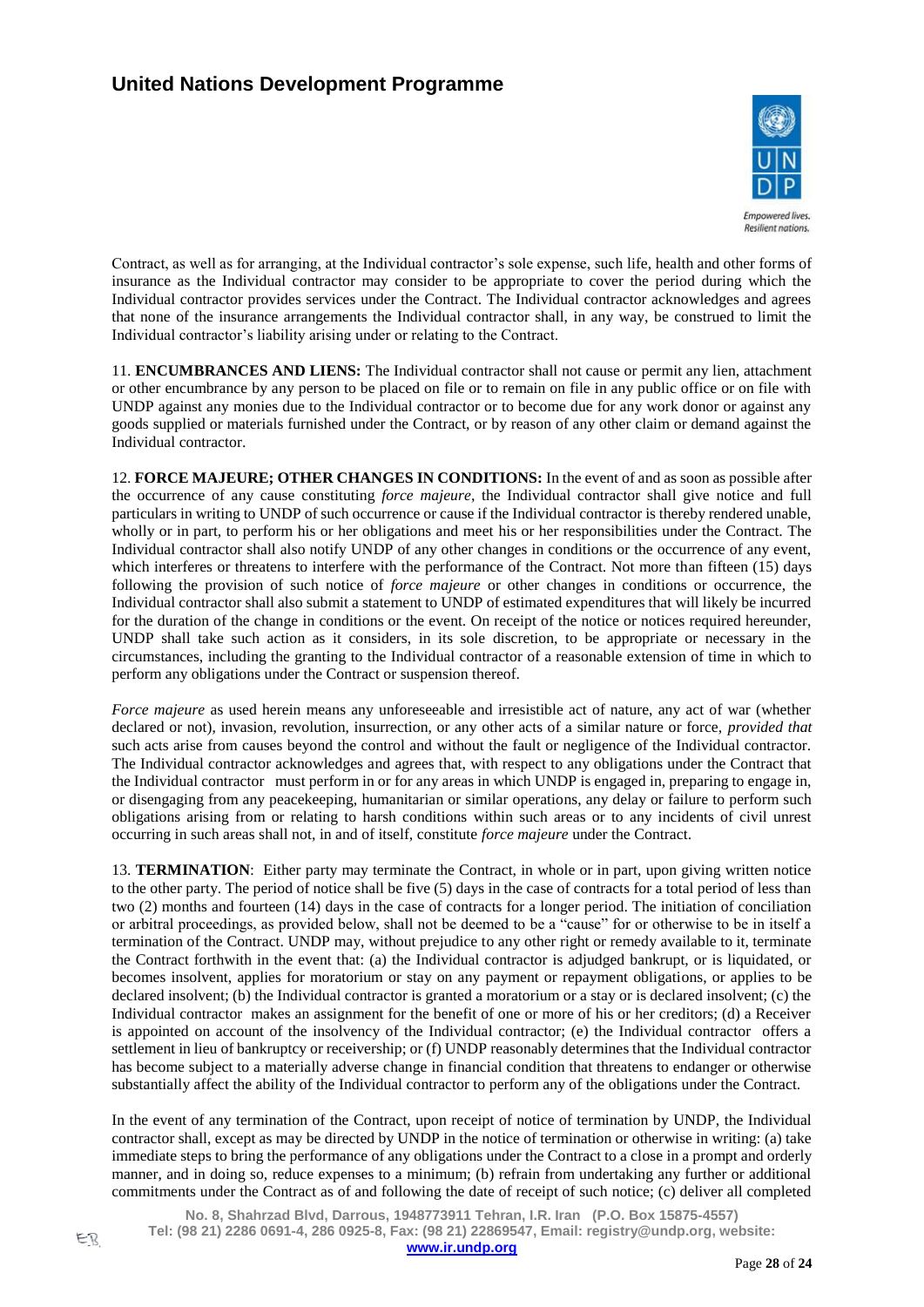

**Empowered lives. Resilient nations** 

or partially completed plans, drawings, information and other property that, if the Contract had been completed, would be required to be furnished to UNDP thereunder; (d) complete performance of the services not terminated; and (e) take any other action that may be necessary, or that UNDP may direct in writing, for the protection and preservation of any property, whether tangible or intangible, related to the Contract that is in the possession of the Individual contractor and in which UNDP has or may be reasonably expected to acquire an interest.

In the event of any termination of the Contract, UNDP shall only be liable to pay the Individual contractor compensation on a pro rata basis for no more than the actual amount of work performed to the satisfaction of UNDP in accordance with the requirements of the Contract. Additional costs incurred by UNDP as a result of termination of the Contract by the Individual contractor may be withheld from any amount otherwise due to the Individual contractor by UNDP.

14. **NON-EXCLUSIVITY**: UNDP shall have no obligation respecting, and no limitations on, its right to obtain goods of the same kind, quality and quantity, or to obtain any services of the kind described in the Contract, from any other source at any time.

15. **TAXATION:** Article II, section 7, of the Convention on the Privileges and Immunities of the United Nations provides, *inter alia*, that the United Nations, including its subsidiary organs, is exempt from all direct taxes, except charges for public utility services, and is exempt from customs restrictions, duties and charges of a similar nature in respect of articles imported or exported for its official use. In the event any governmental authority refuses to recognize the exemptions of the United Nations from such taxes, restrictions, duties or charges, the Individual contractor shall immediately consult with UNDP to determine a mutually acceptable procedure. UNDP shall have no liability for taxes, duties or other similar charges payable by the Individual contractor in respect of any amounts paid to the Individual contractor under this Contract, and the Individual contractor acknowledges that UNDP will not issue any statements of earnings to the Individual contractor in respect of any such payments.

16. **AUDITS AND INVESTIGATIONS**: Each invoice paid by UNDP shall be subject to a post-payment audit by auditors, whether internal or external, of UNDP or by other authorized and qualified agents of UNDP. The Individual contractor acknowledges and agrees that UNDP may conduct investigations relating to any aspect of the Contract or the award thereof, and the obligations performed thereunder.

The Individual contractor shall provide full and timely cooperation with any post-payment audits or investigations hereunder. Such cooperation shall include, but shall not be limited to, the Individual contractor's obligation to make available any relevant documentation and information for the purposes of a post-payment audit or an investigation at reasonable times and on reasonable conditions. The Individual contractor shall require his or her employees, subcontractors and agents, if any, including, but not limited to, the Individual contractor's attorneys, accountants or other advisers, to reasonably cooperate with any post-payment audits or investigations carried out by UNDP hereunder.

If the findings or circumstances of a post-payment audit or investigation so warrant, UNDP may, in its sole discretion, take any measures that may be appropriate or necessary, including, but not limited to, suspension of the Contract, with no liability whatsoever to UNDP.

The Individual contractor shall refund to UNDP any amounts shown by a post-payment audit or investigation to have been paid by UNDP other than in accordance with the terms and conditions of the Contract. Such amount may be deducted by UNDP from any payment due to the Individual contractor under the Contract.

The right of UNDP to conduct a post-payment audit or an investigation and the Individual contractor's obligation to comply with such shall not lapse upon expiration or prior termination of the Contract.

# 17. **SETTLEMENT OF DISPUTES**:

**AMICABLE SETTLEMENT**: UNDP and the Individual contractor shall use their best efforts to amicably settle any dispute, controversy or claim arising out of the Contract or the breach, termination or invalidity thereof. Where

**No. 8, Shahrzad Blvd, Darrous, 1948773911 Tehran, I.R. Iran (P.O. Box 15875-4557) Tel: (98 21) 2286 0691-4, 286 0925-8, Fax: (98 21) 22869547, Email: registry@undp.org, website:**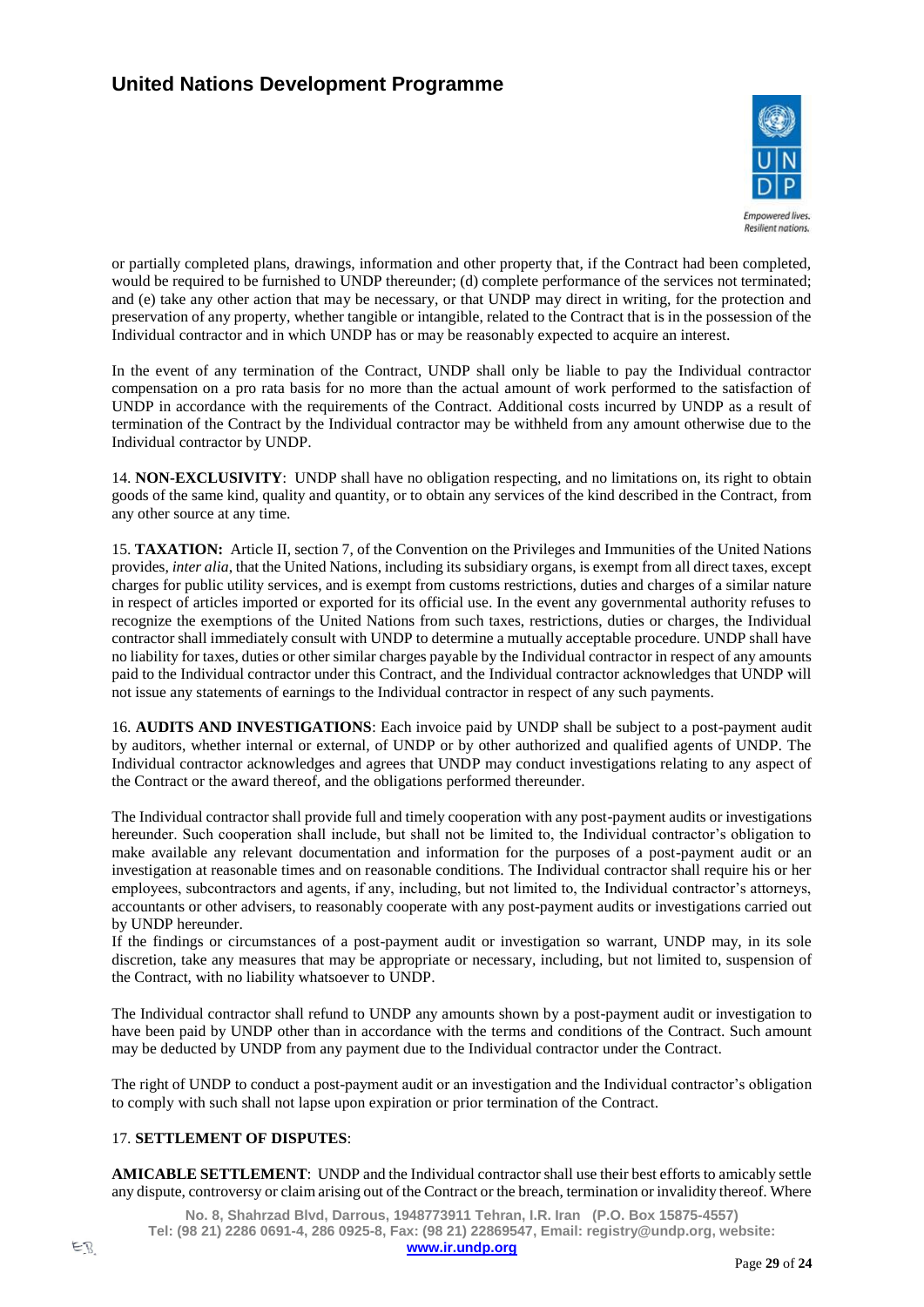

**Empowered lives Resilient nations** 

the parties wish to seek such an amicable settlement through conciliation, the conciliation shall take place in accordance with the Conciliation Rules then obtaining of the United Nations Commission on International Trade Law ("UNCITRAL"), or according to such other procedure as may be agreed between the parties in writing.

**ARBITRATION**: Any dispute, controversy or claim between the parties arising out of the Contract, or the breach, termination, or invalidity thereof, unless settled amicably, as provided above, shall be referred by either of the parties to arbitration in accordance with the UNCITRAL Arbitration Rules then obtaining. The decisions of the arbitral tribunal shall be based on general principles of international commercial law. For all evidentiary questions, the arbitral tribunal shall be guided by the Supplementary Rules Governing the Presentation and Reception of Evidence in International Commercial Arbitration of the International Bar Association, 28 May 1983 edition. The arbitral tribunal shall be empowered to order the return or destruction of goods or any property, whether tangible or intangible, or of any confidential information provided under the Contract, order the termination of the Contract, or order that any other protective measures be taken with respect to the goods, services or any other property, whether tangible or intangible, or of any confidential information provided under the Contract, as appropriate, all in accordance with the authority of the arbitral tribunal pursuant to Article 26 ("Interim Measures of Protection") and Article 32 ("Form and Effect of the Award") of the UNCITRAL Arbitration Rules. The arbitral tribunal shall have no authority to award punitive damages. In addition, unless otherwise expressly provided in the Contract, the arbitral tribunal shall have no authority to award interest in excess of the London Inter-Bank Offered Rate ("LIBOR") then prevailing, and any such interest shall be simple interest only. The parties shall be bound by any arbitration award rendered as a result of such arbitration as the final adjudication of any such dispute, controversy or claim.

18. **LIMITATION ON ACTIONS**: Except with respect to any indemnification obligations in Article 9, above, or as are otherwise set forth in the Contract, any arbitral proceedings in accordance with Article 17, above, arising out of the Contract must be commenced within three (3) years after the cause of action has accrued.

The Parties further acknowledge and agree that, for these purposes, a cause of action shall accrue when the breach actually occurs, or, in the case of latent defects, when the injured Party knew or should have known all of the essential elements of the cause of action, or in the case of a breach of warranty, when tender of delivery is made, except that, if a warranty extends to future performance of the goods or any process or system and the discovery of the breach consequently must await the time when such goods or other process or system is ready to perform in accordance with the requirements of the Contract, the cause of action accrues when such time of future performance actually begins.

19. **PRIVILEGES AND IMMUNITIES**: Nothing in or relating to the Contract shall be deemed a waiver, express or implied, of any of the privileges and immunities of the United Nations, including its subsidiary organs.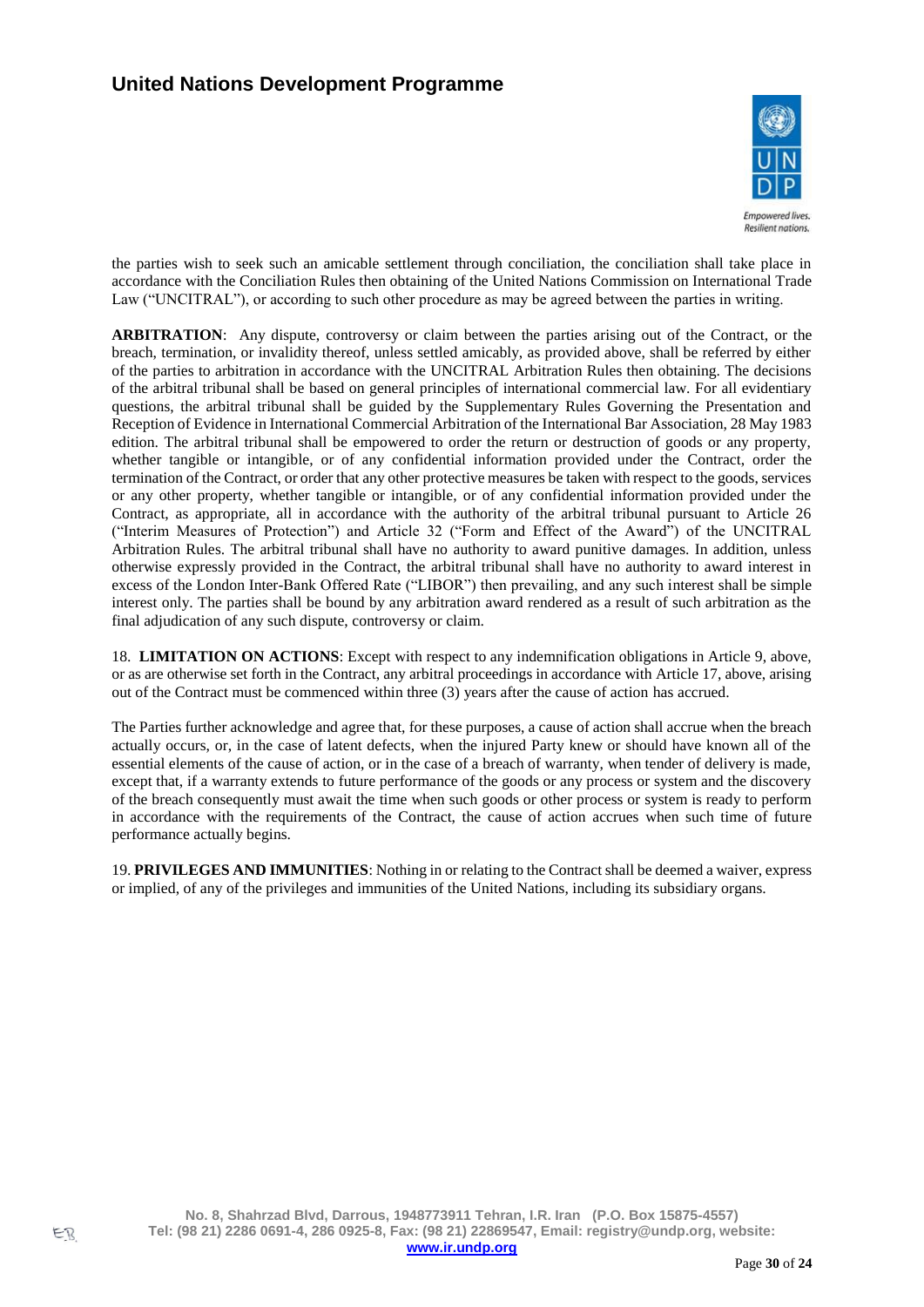#### **Annex III Individual's Information Sheets**

#### **Mid-Term Review (MTR) of the GEF financed project: "Policy Reforms and Market Transformation of the Energy Efficient Buildings Sector of the I.R. Iran"**

| (Please type)                                                                                                  |
|----------------------------------------------------------------------------------------------------------------|
| <b>General Information:</b>                                                                                    |
| <b>Full name of individual:</b>                                                                                |
| Home address:                                                                                                  |
|                                                                                                                |
| Telephone no.:                                                                                                 |
| Fax no.:<br><b>E-mail address:</b>                                                                             |
| Please attach your CV/resume.                                                                                  |
|                                                                                                                |
| References: Please provide the full names and contact details of at least two people (not related to you) or   |
| organizations/companies with whom/which you have had previous work experience. Please note that if selected,   |
| these referees will be contacted for the purpose of reference checking.                                        |
|                                                                                                                |
| 1) Full name of referee:                                                                                       |
| <b>Position/occupation:</b><br>Telephone no.:                                                                  |
| <b>E-mail address:</b>                                                                                         |
| 2) Full name of referee:                                                                                       |
| <b>Position/occupation:</b>                                                                                    |
| Telephone no.:                                                                                                 |
| <b>E-mail address:</b>                                                                                         |
| Please list your similar previous activities (at least one case) with description of services provided by you. |
|                                                                                                                |
| 1)                                                                                                             |
|                                                                                                                |
|                                                                                                                |
|                                                                                                                |
| 2)                                                                                                             |
|                                                                                                                |
|                                                                                                                |
|                                                                                                                |
| 3)                                                                                                             |
|                                                                                                                |
|                                                                                                                |
|                                                                                                                |
| Please write a summary of your educational background and your experience in below areas:                      |
|                                                                                                                |
| Write about your University Degree/s:                                                                          |
|                                                                                                                |
|                                                                                                                |
|                                                                                                                |
|                                                                                                                |
| Write about your experience in below areas:                                                                    |
|                                                                                                                |

- Recent experience with result-based management evaluation methodologies;
- Experience in applying SMART indicators and reconstructing or validating baseline scenarios;
- Experience in adaptive management, as applied to climate change mitigation projects;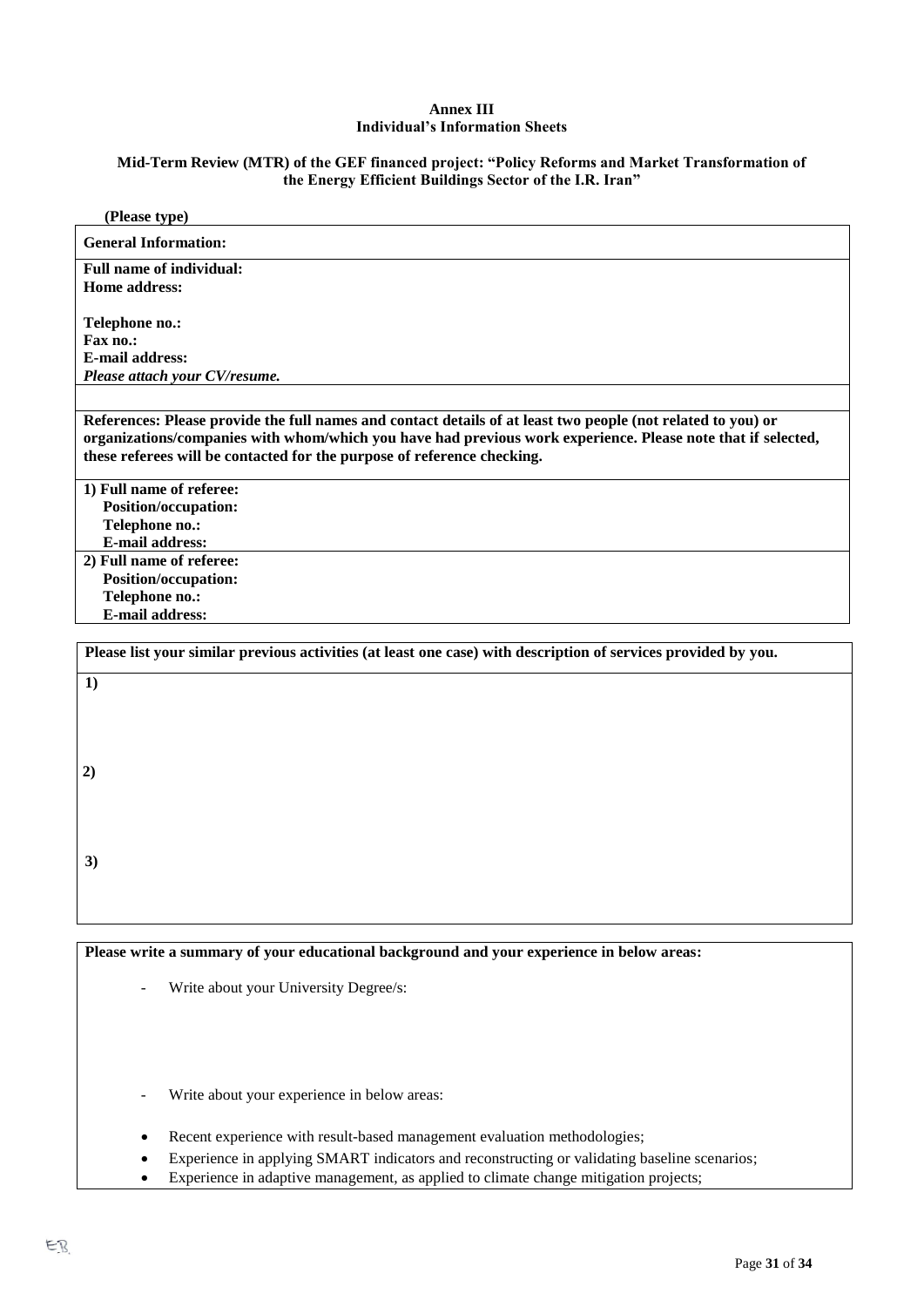- Experience working with the GEF or GEF-evaluations;
- Experience working in Asia/the Middle East;
- Work experience in relevant technical areas for at least 10 years;
- Experience in gender sensitive evaluation and analysis
- Project evaluation/review experiences within United Nations system;

Your knowledge of English (reading, writing and speaking), please rate yourself.

No proficiency

Elementary proficiency

Limited working proficiency

Professional working proficiency

Full professional proficiency

Native or bilingual proficiency

**Letter of interest: Please write (or attach), in no more than one page, about your motivation and interest in this activity and its relevance to your qualifications and previous work experience as well as why you consider yourself suitable for the work and a brief methodology on how you will approach & conduct the work.**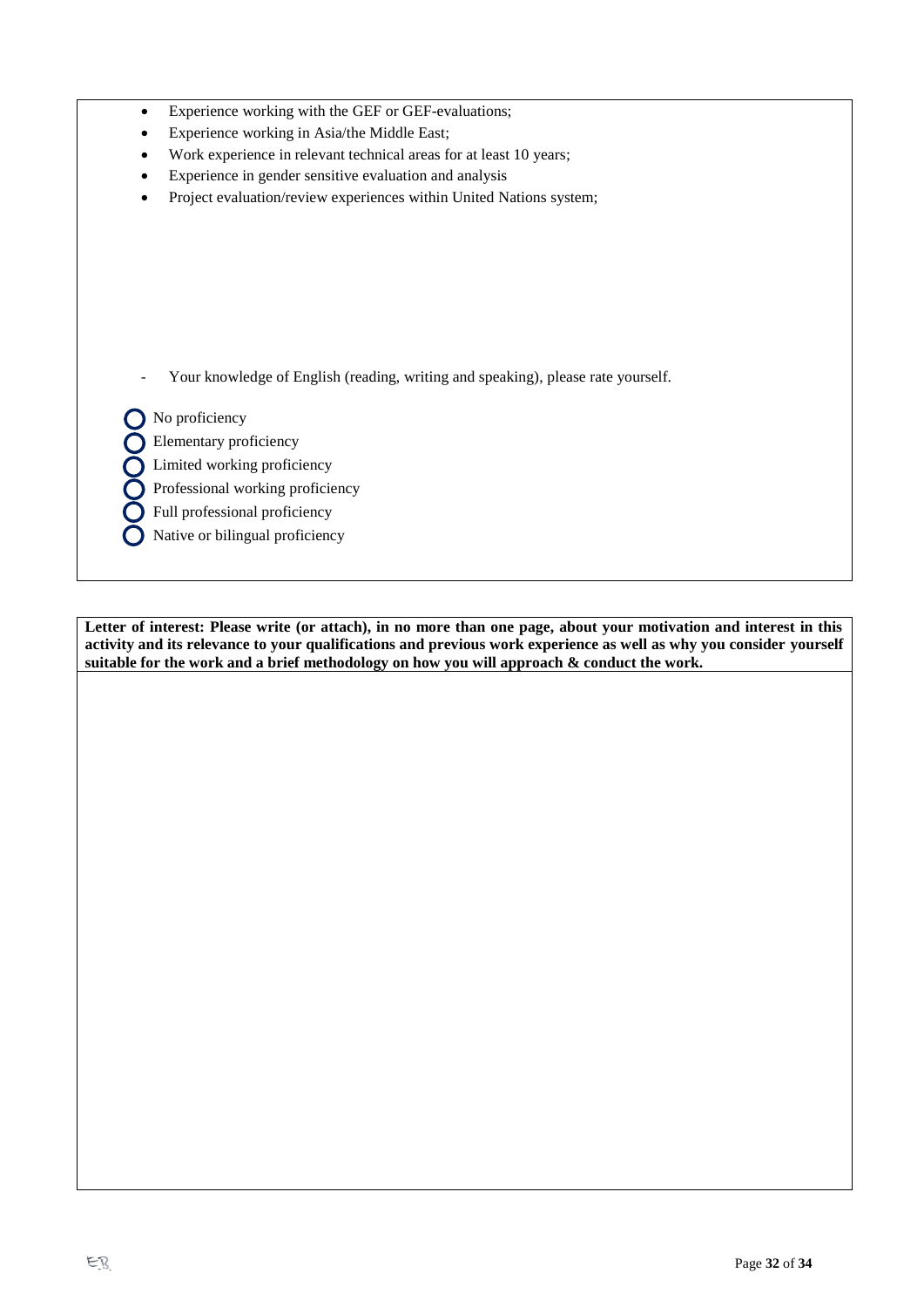|  | Please explain your methodology and approach for carrying out the activities and obtaining the expected outputs. |  |  |
|--|------------------------------------------------------------------------------------------------------------------|--|--|
|  |                                                                                                                  |  |  |

| Please develop an action plan with steps and timeframe for activities to be conducted by you including coordination |
|---------------------------------------------------------------------------------------------------------------------|
| with organizations required for implementation of the work                                                          |

Example:

| <b>Steps</b> | Involved entities<br>(if applicable) | Timeframe | Responsible entity/individual<br>(if applicable) |
|--------------|--------------------------------------|-----------|--------------------------------------------------|
|              |                                      |           |                                                  |
|              |                                      |           |                                                  |
|              |                                      |           |                                                  |
|              |                                      |           |                                                  |
|              |                                      |           |                                                  |
|              |                                      |           |                                                  |

# **Attachments:**

*Please attach following documents:*

- CV
- Any other relevant documents including copy of contracts, publications, etc**.**

*Other explanations:*

**Name and signature of the individual Name:** 

**Signature:**

**Date**: